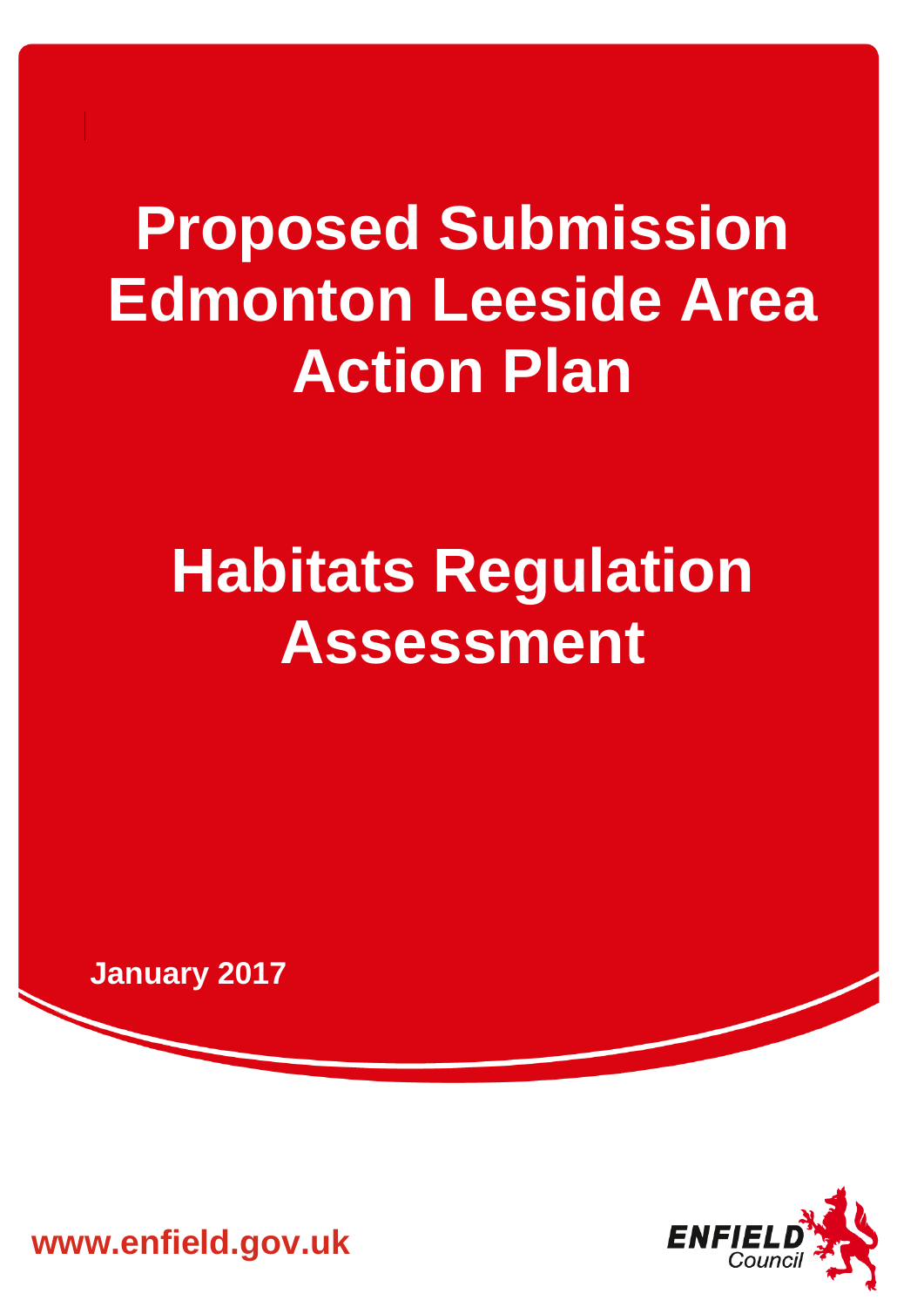# **Contents**

# **Section Page**

| 1 | Background                                        | 3  |  |
|---|---------------------------------------------------|----|--|
| 2 | <b>Requirements for Plan Assessment</b>           | 3  |  |
| 3 | The Purpose of this Report                        | 4  |  |
| 4 | Approach to Local Plan Assessment                 | 4  |  |
| 5 | In Combination Effects                            | 5  |  |
| 6 | Screening the Plan                                | 6  |  |
| 7 | <b>Screening for European Sites</b>               | 6  |  |
| 8 | Vulnerabilities                                   | 7  |  |
| 9 | <b>Air Pollution</b>                              | 8  |  |
|   | 10 Water Level and Quality                        | 9  |  |
|   | 11 Disturbance and other effects from development | 10 |  |
|   | 12 Disturbance from Recreation                    | 10 |  |
|   | 13 Damage from Recreation                         | 11 |  |
|   | 14 Conclusions                                    | 12 |  |
|   |                                                   |    |  |
|   | Appendix 1 - Screening Categories<br>13           |    |  |
|   | Appendix 2 - References<br>14                     |    |  |
|   | Appendix 3 - Location Map<br>15                   |    |  |
|   | Appendix 4 - Conservation Objectives<br>16        |    |  |
|   | Appendix 5 - Screening Assessment<br>18           |    |  |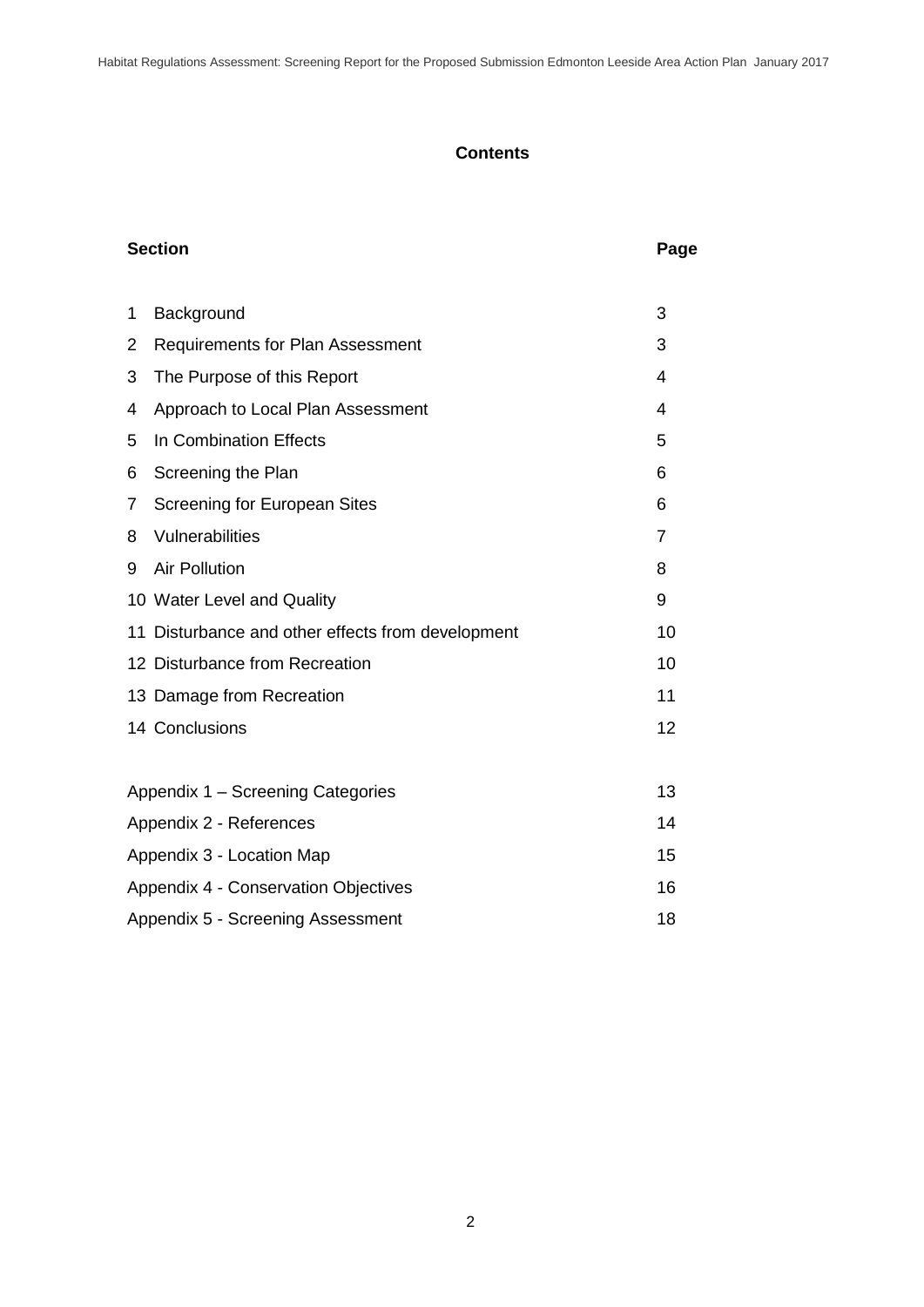# **1.0 Background**

1.1 This report documents the assessment, under the Habitats Directive, of whether any likely significant effects would result from the proposals contained within the Local Plan document Edmonton Leeside Area Action Plan, in relation to Special Protection Areas, Special Areas of Conservation or Ramsar Sites, whether in isolation or in combination with other plans and projects.

### **2.0 Requirements for Plan Assessment**

- 2.1 Article 6 of the European Habitats Directive (92/43/ EEC) is the means by which the European Union meets its obligations in relation to natural habitats, flora and fauna under the Bern Convention. The main provision of the Directive which is relevant to this report is concerned with the assessment and review of plans and projects which have the potential to affect Natura 2000 sites. Natura 2000 sites include: Special Protection Areas established in accordance with the requirements of the Birds Directive (2009/147/EC as amended) and Special Areas of Conservation established in accordance with the requirements of the Habitats Directive. The term 'European Site' is defined in Regulation 8 of the Habitats Regulations; in practice this term includes Natura 2000 sites and any site over which the provisions of the Habitats Regulations have influence Natura 2000 sites are referred to as "European Sites" in the remainder of this report.
- 2.2 Articles 6(3) and 6(4) of the Habitats Directive state:
	- 6 (3) Any plan or project not directly connected with or necessary to the management of the site but likely to have a significant effect thereon, either individually or in combination with other plans or projects, shall be subject to appropriate assessment of its implications for the site in view of the site's conservation objectives. In the light of the conclusions of the assessment of the implications for the site and subject to the provisions of paragraph 4, the competent national authorities shall agree to the plan or project only after having ascertained that it will not adversely affect the integrity of the site concerned and, if appropriate, after having obtained the opinion of the general public.
	- 6 (4) If, in spite of a negative assessment of the implications for the site and in the absence of alternative solutions, a plan or project must nevertheless be carried out for imperative reasons of overriding public interest, including those of a social or economic nature, the Member State shall take all compensatory measures necessary to ensure that the overall coherence of Natura 2000 is protected. It shall inform the Commission of the compensatory measures adopted. Where the site concerned hosts a priority natural habitat type and/or priority species, the only considerations which may be raised are those relating to human health or public safety, of beneficial consequences of primary importance for the environment or, further to an opinion from the Commission, to other imperative reasons of overriding public interest.
- 2.3 The Conservation of Habitats and Species Regulations 2010 (as amended) (Habitats Regulations) transpose into domestic legislation obligations associated with both the European Birds Directive and the Habitats Directive. Regulation 102 of the Habitats Regulations is the most pertinent in relation to this report. Regulation 102(1) states: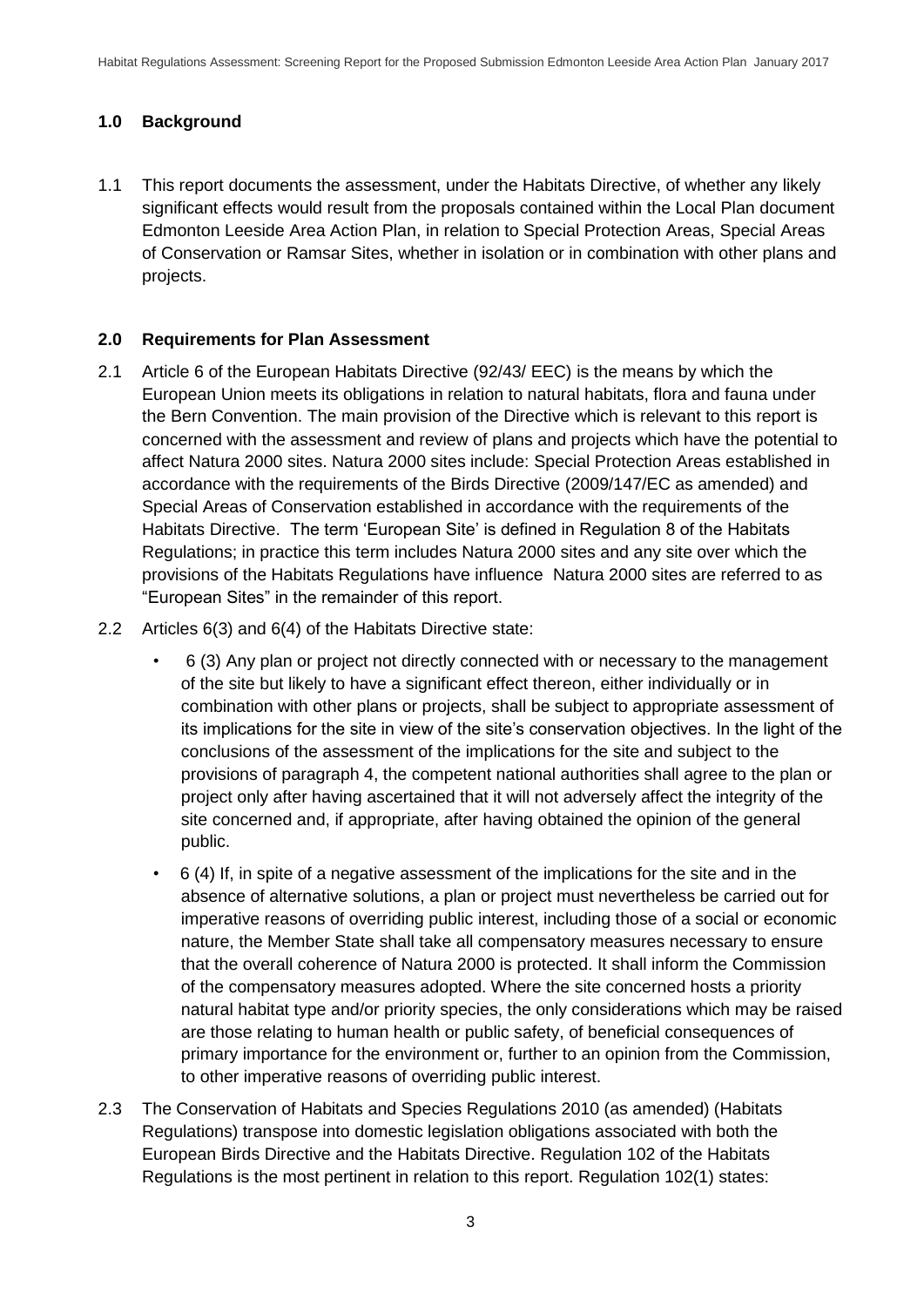Where a land use plan—

- (a) is likely to have a significant effect on a European site or a European offshore marine site (either alone or in combination with other plans or projects), and
- (b) is not directly connected with or necessary to the management of the site,

The plan-making authority for that plan must, before the plan is given effect, make an appropriate assessment of the implications for the site in view of that site's conservation objectives.

# **3.0 The Purpose of this report**

- 3.1 This report presents the HRA for the Proposed Submission Edmonton Leeside Area Action Plan (AAP). It sets out the methodology for the HRA, determines the European Sites that require consideration with regards to potential effects arising from the AAP, and then goes through the assessment process, considering likely significant effects on relevant European Sites, and provides a conclusion. Throughout this report the term 'Habitats Regulations Assessment' covers the whole process required under the Habitats Regulations.
- 3.2 Consultation on this report will be undertaken as part of the consultation for the Proposed Submission Edmonton Leeside AAP.
- 3.3 It should be noted that within the Edmonton Leeside AAP area and its immediate surroundings there are other sites of nature conservation importance which are not European Sites. These other sites are not considered in this report, which deals with the HRA process only, and therefore necessarily focuses on the European Sites to which the Habitats Regulations refer. The policies map within the Edmonton Leeside AAP identifies sites of conservation interest in the area. All forthcoming development within the AAP area should ensure that the presence of sites or species of nature conservation interest are fully taken into account, in accordance with the National Planning Policy Framework and other relevant planning guidance and legislation.

# **4.0 Approach to Plan Assessment**

- 4.1 Several pieces of guidance relating to the application of the Habitats Directive and the Habitats Regulations have been produced by various organisations. The approach to the HRA used in this report is that set out in the Habitats Regulations Assessment Handbook (DTA Publications Ltd, 2014). The Handbook provides a regularly updated source of guidance on the understanding and interpretation of the Habitats Regulations and consistency in applying their requirements in respect of plans and projects. It is considered that this is the best practice methodology currently available for HRA.
- 4.2 The approach to the HRA process set out the Handbook is related directly to Articles 6(3) and 6(4) of the Habitats Directive and is divided into four stages:
	- Stage 1: Screening Screening plans and projects to see if they would be likely to have a significant effect on a European site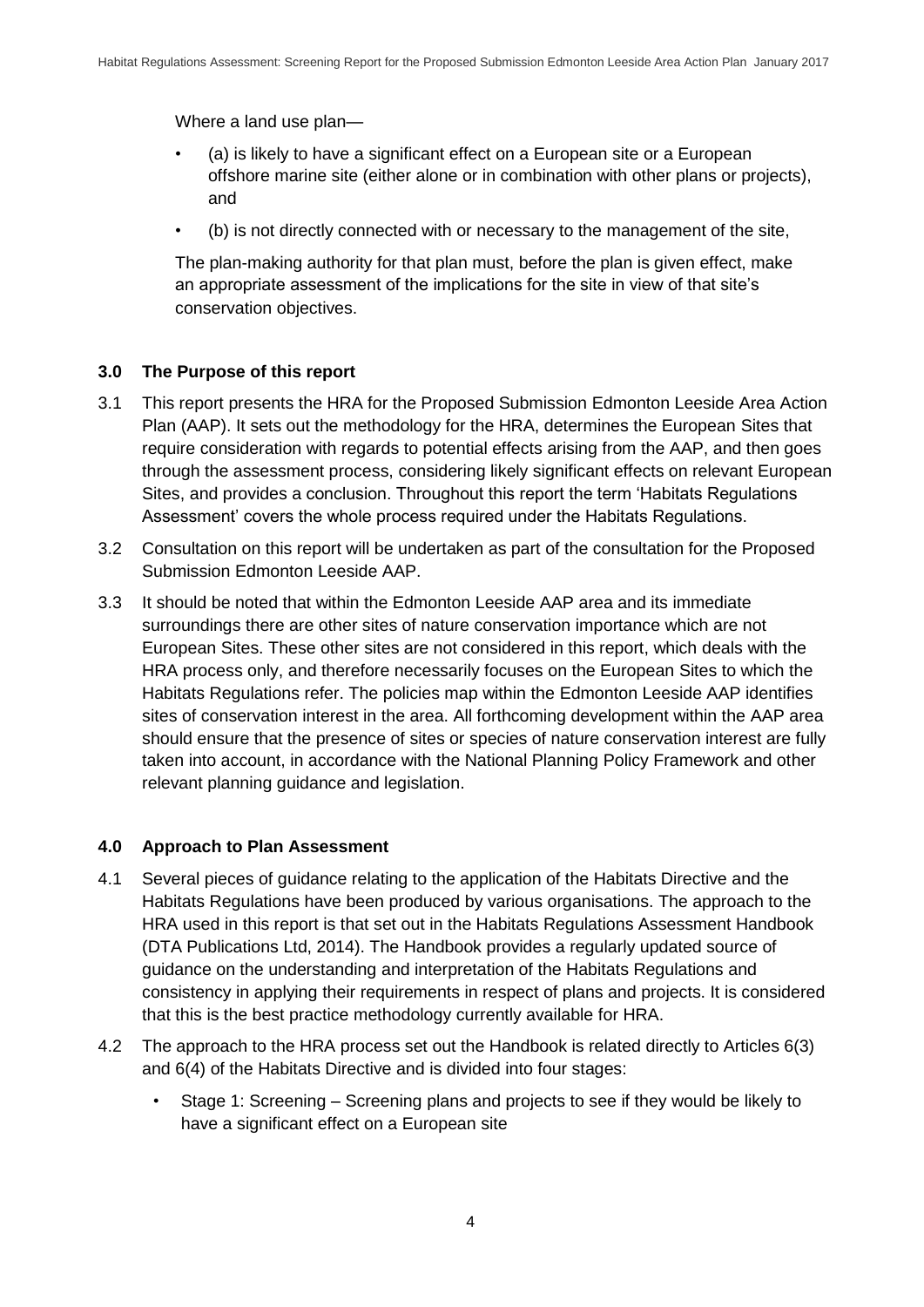- Stage 2: Appropriate Assessment and the Integrity test Undertaking an 'appropriate assessment' and ascertaining whether the plan or project would have a significant adverse effect on the integrity of the European site
- Stage 3: Alternative solutions Deciding whether there are alternative solutions which would avoid or have a lesser effect on the European site
- Stage 4: Imperative reasons of overriding public interest and compensatory measures considering imperative reasons of overriding public interest and securing compensation
- 4.3 These four stages are separate to each other and follow on from each other only if the conclusion of the proceeding stage is such that further assessment is required to meet the requirements of the legislation.
- 4.4 To inform stage 1 of the HRA process, and for each of the subsequent stages where these are required, it is necessary to:
	- Identify the European Sites in and around the plan area;
	- Identify and list the qualifying features for these sites;
	- Determine the conservation objectives in respect of each qualifying feature; and
	- Determine the conservation status of the qualifying features, their condition and the factors influencing them.
- 4.5 This information is gathered from citations, condition assessments and other reports produced for the European Sites by Natural England and JNCC. The information regarding the European Sites is used to determine the vulnerability of the European Sites to potential effects arising from the Edmonton Leeside AAP.
- 4.6 The approach to the first stage of the Habitats Regulations Assessment (screening) takes into account the considerations discussed above with reference to all policies within the Proposed Submission Edmonton Leeside AAP and their potential and/or likely significant effects on the interest of the European sites identified as being within the zone of influence of the AAP. Each of the policies within the Proposed Submission Edmonton Leeside AAP is allocated to one of twelve screening categories which determine whether or not the policies should be screened out from further consideration or taken forward in the HRA process. The twelve categories are described in the Habitats Regulations Assessment Handbook (DTA Publications Ltd, 2014) and set out in Appendix 1.

### **5.0 In combination effects**

- 5.1 The Habitats Regulations require the consideration of effects "in-combination with other plans or projects". The most relevant of these are likely to be the other Enfield development plans, the development plans of surrounding boroughs, and London-wide plans, as the potential impacts of these plans will be similar and therefore mutually reinforcing.
- 5.2 The plans, reports and projects considered in the production of the Proposed Submission Edmonton Leeside AAP (insofar as relevant to the Habitats Directive/Regulations) and this HRA are listed in full in the AAP. References for this HRA are listed in Appendix 2 of this report.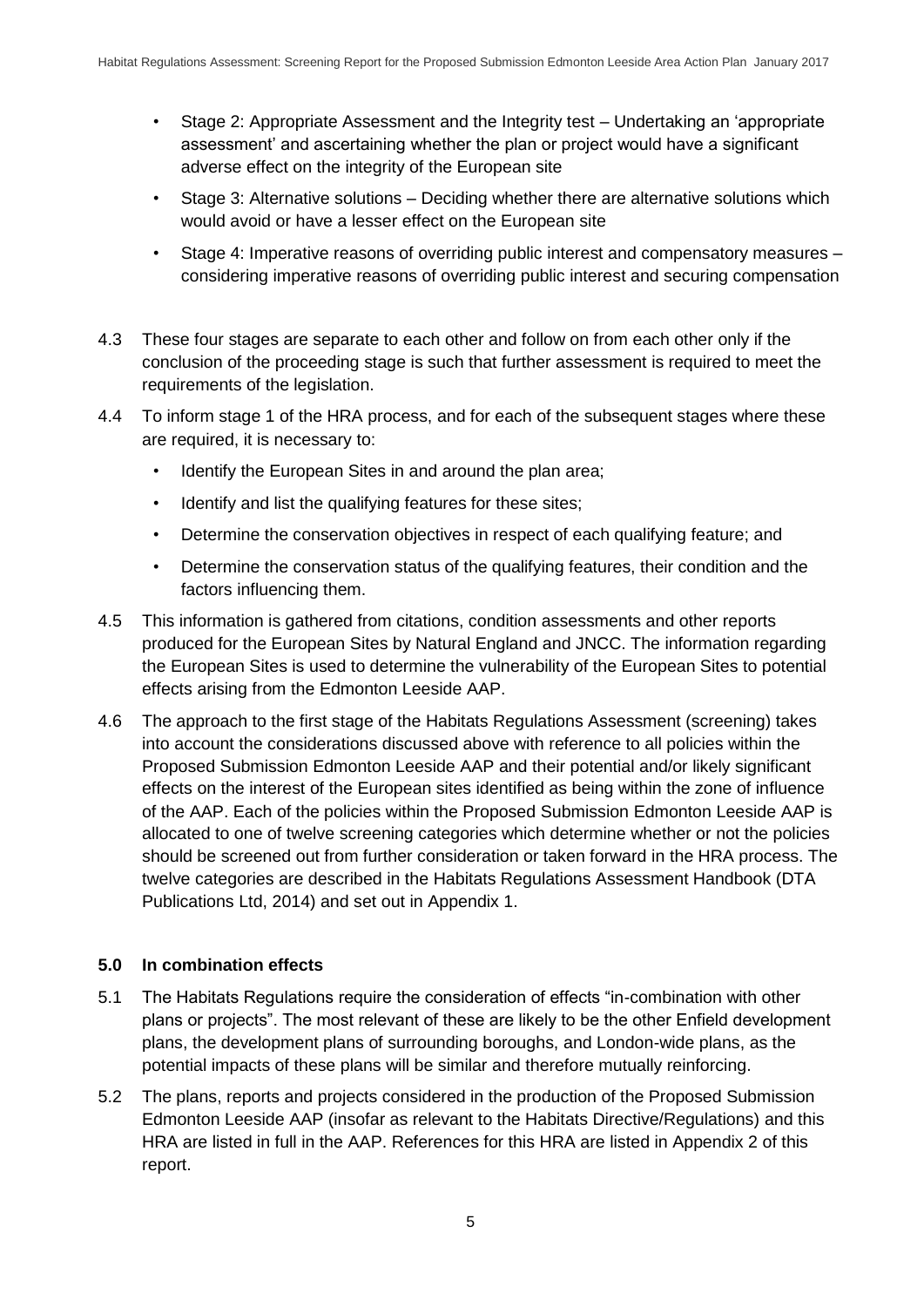# **6.0 Screening the Plan**

- 6.1 A plan can only be exempt from consideration under HRA if the whole of the plan is directly connected with or necessary to the management of the site for its conservation purposes. Since this is not the purpose of the Edmonton Leeside AAP it cannot be exempt from consideration under HRA for this reason.
- 6.2 Furthermore, the assessment for the Core Strategy (2010) indicated that a further assessment would be required for Edmonton Leeside to determine whether there are any likely significant effects resulting from the proposals.
- 6.3 The next stage of the screening process is to determine whether the plan would be likely to have a significant effect on a European site, either alone or in combination with other projects. In order to consider this, information about the European Sites that could be potentially affected by the Edmonton Leeside AAP must be collated and reviewed.

# **7.0 Screening for European Sites**

- 7.1 There is no clear guidance on which European Sites should be taken into consideration in the HRA for a plan or project. However, it is clear that any sites within a plan area should be taken into consideration and also that sites within a likely zone of influence should be taken into consideration. Whilst the AAP area lies within the urban zone of greater London and does not in itself support any European Sites, the high-density urban nature of the area creates the potential for indirect effects as a result of plan policies, particularly where the plan area is in proximity to those sites which could be affected by issues which cover a potentially wide zone of influence; such as air pollution effects, aquatic environments, or sites supporting species susceptible to recreational disturbance. For this reason, all European Sites within 15km of the Edmonton Leeside AAP have been considered as part of this HRA. The information relating to the qualifying features, conservation status and condition assessment of the relevant European Sites have all been taken from the latest version of relevant documentation held on the JNCC and Natural England websites.
- 7.2 Table 1 below lists the European Sites within 15km of the AAP area. Appendix 3 shows the locations of these sites in relation to the borough.

| <b>Site</b>                                                   | Qualifying Features (Reasons for Designation)*                                                                                                                                                                                                                                     |
|---------------------------------------------------------------|------------------------------------------------------------------------------------------------------------------------------------------------------------------------------------------------------------------------------------------------------------------------------------|
| <b>Epping Forest SAC</b><br>(Special Area of<br>Conservation) | The habitats and species which are the primary reason for<br>the designation of this site are: Atlantic acidophilous beech<br>Fagus sylvatica forests with holly Ilex auifolium and<br>sometimes also yew Taxus baccata in the shrub layer, and<br>the stag beetle Lucanus cervus. |
|                                                               | Habitats present as a qualifying feature, but not a primary<br>reason for the designation of the site are: northern Atlantic<br>we heaths with cross-leaved heath Eirca tetralix and<br>European dry heaths.                                                                       |

### **Table 1: European Sites within 15km of the Edmonton Leeside AAP area**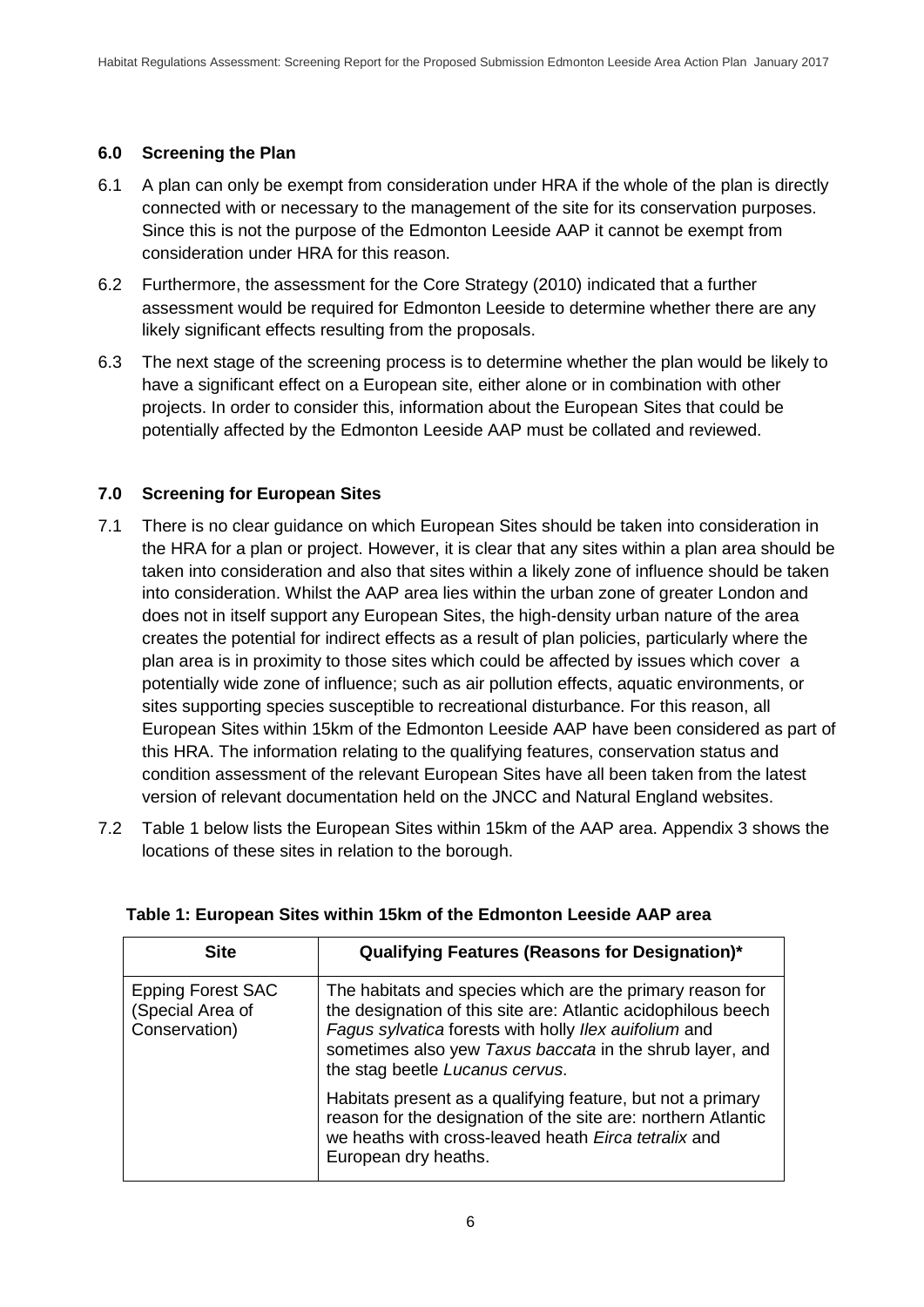| Lee Valley SPA<br>(Special Protection<br>Area and Ramsar site) | Open water/Standing waters/canals and surrounding<br>marginal habitats. The site qualifies as an SPA by<br>supporting overwintering populations of European<br>importance for the following species: bittern, gadwall and<br>shoveler.                                             |
|----------------------------------------------------------------|------------------------------------------------------------------------------------------------------------------------------------------------------------------------------------------------------------------------------------------------------------------------------------|
|                                                                | The site also qualifies as a Ramsar site due to the<br>presence of vulnerable, endangered or critically<br>endangered species (bittern) and as it regularly supports<br>1% of the individuals in a population of one species or<br>subspecies or waterbird (gadwall and shoveler). |
| Wormley<br>Hoddesdonpark<br>Woods SAC                          | The habitat which is the primary reason for the designation<br>of this site is broadleaved mixed lowland woodland: sub-<br>Atlantic and medio-European oak Quercus petraea or oak-<br>hornbeam Carpinus betula forests.                                                            |

**\*** When undertaking as assessment of effects at a site, all features of European importance (both primary and non-primary) need to be considered.

- 7.3 In analysing the potential effects of the Edmonton Leeside AAP on these European Sites it is important to consider the conservation objectives of the sites and their condition such that the vulnerabilities of the sites can be taken into consideration as part of the HRA (see Appendix 4). It is this information that is used to determine the potential for the AAP to have a significant effect on the European Sites.
- 7.4 Ramsar sites do not have agreed conservation objectives, but as Lee Valley Ramsar overlaps with the Lee Valley SPA boundary, it is the conservation objectives of the SPA that are presented in this case. The conservation objectives for SPAs and SACs are set by Natural England and published on their website. The condition assessment and factors affecting conservation status are taken jointly from a review of the condition assessments made of the Sites of Special Scientific Interest Units that make up the European Sites and the reports made by JNCC to the European Union regarding the vulnerabilities of the European Sites.

# **8.0 Vulnerabilities**

- 8.1 All of the European Sites included in this HRA lie outside of the boundary of the Edmonton Leeside AAP, and of the borough, and therefore potential effects associated with the plan are those where links can be made between activities resulting from the AAP and the vulnerabilities of the interest features of the European Sites.
- 8.2 Taking into account the qualifying features of the European Sites, their condition and conservation objectives (as set out in the Appendix 4) and the most likely issues arising from a land use plan, the key issues that could result in a potential effect on the European Sites within the zone of influence of the AAP are summarised in Table 2 below.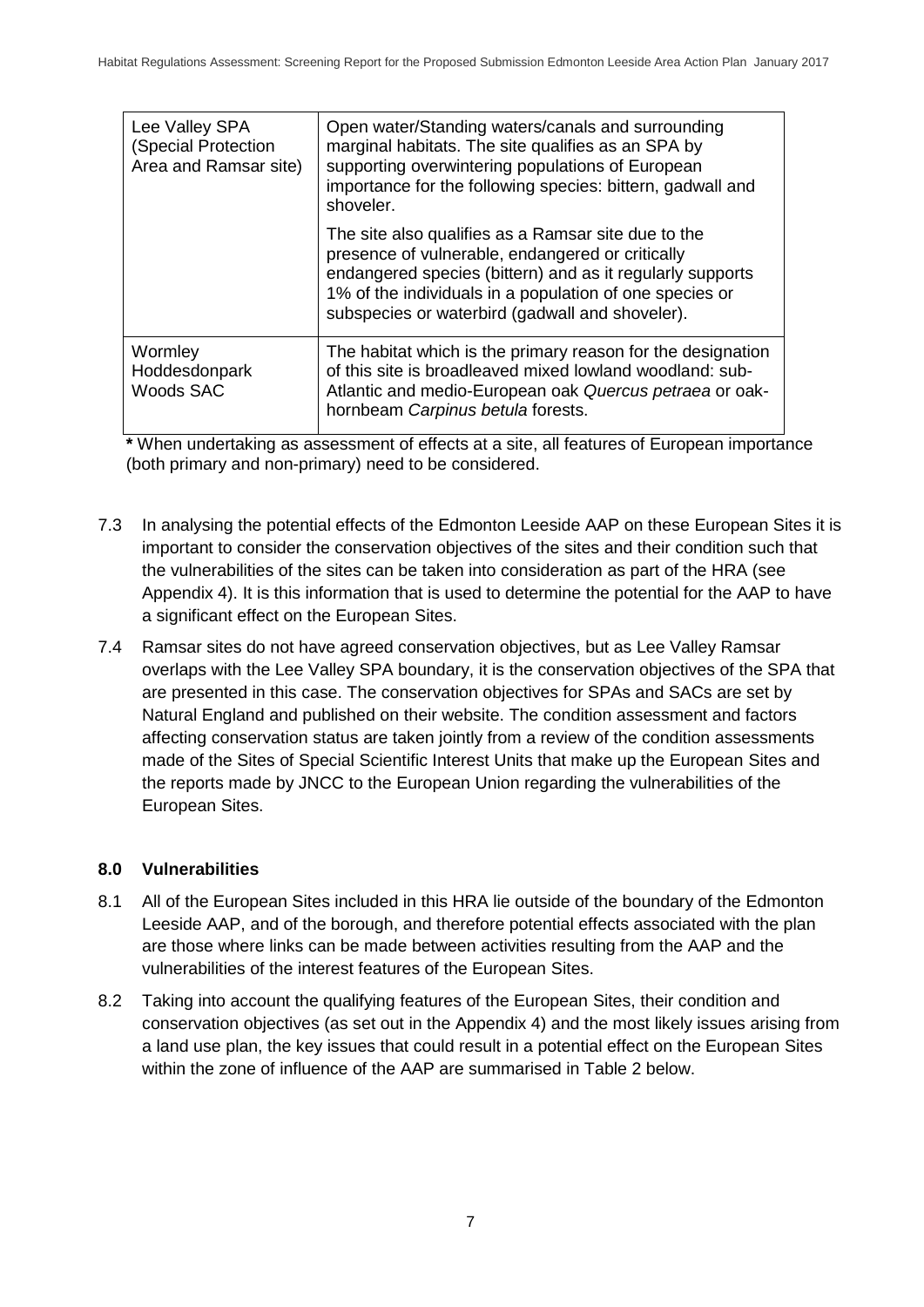| <b>European Site</b>               | Potential effects associated with the Edmonton<br>Leeside AAP                                                            |
|------------------------------------|--------------------------------------------------------------------------------------------------------------------------|
| <b>Epping Forest SAC</b>           | Habitat loss/ damage from recreation pressures; air<br>pollution issues (deposition of nitrogen and acidifying<br>rain). |
| Lee Valley SPA and<br>Ramsar site) | Disturbance of birds from recreation and/ or<br>development pressures; water level and water quality<br>issues.          |
| Wormley Hoddesdonpark<br>Woods SAC | Habitat loss/ damage from recreation pressure.                                                                           |

**Table 2: European Site Vulnerabilities**

- 8.3 The vulnerabilities of the European Sites in the zone of influence of the Proposed Submission Edmonton Leeside AAP were used to consider of each of the policies of the AAP to determine whether the policies are likely to result in a significant effect on the qualifying features of any of the European Sites, and a table at Appendix 5 sets out the results of this assessment, with reference to the categories given in Appendix 1.
- 8.4 Discussion of the vulnerabilities set out in Table 2 above, including in-combination effects with other policies and plans, are considered in the sections below.

# **Assessing Potential Effects of the Edmonton Leeside AAP Individual Policies and the In-Combination Issues**

### **9.0 Air pollution**

- 9.1 There is potential for air pollution to have negative impacts on all of the identified European Sites, either directly, as in the case of Epping Forest or Wormley-Hoddesdonpark Woods, or through precipitation leading to water pollution in the Lee Valley SPA. Air pollution effects are identified as a particular vulnerability associated with Epping Forest SAC (Natural England, 2013).
- 9.2 Traffic forms the principle source of air pollution, with emissions including carbon monoxide, oxides of nitrogen, volatile organic compounds and small particles. Increased population in Edmonton Leeside as a result of policies in the AAP, in combination with development elsewhere, could lead to increased road traffic both within the borough, and on roads outside of the borough that are adjacent to European Sites.
- 9.3 Pollution from vehicular traffic is, however, highly localised and decreases exponentially with distance from the source. Given that there are no European Sites within the AAP or borough boundary, the potential for impacts upon them is therefore greatly reduced.
- 9.4 Furthermore, the Edmonton Leeside AAP includes policies which support significant increases in public transport use, including the upgrade and relocation of the railway Station at Meridian Water and improved bus routes. AAP policies will also encourage a modal shift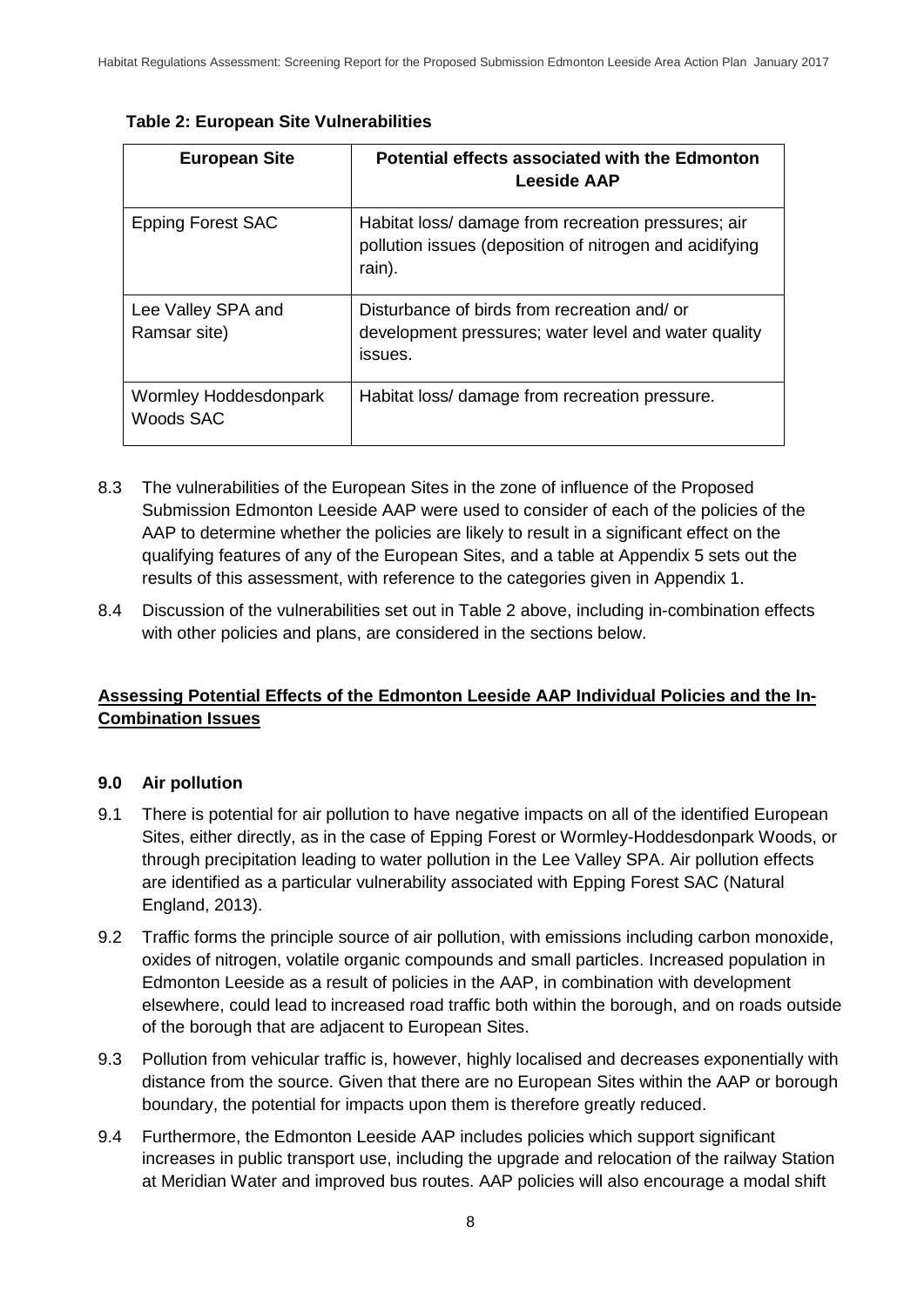towards journeys being made by foot and bicycle. The combined effect of the policies is to reduce the use of private car transport, helping to reduce outputs from traffic sources such as nitrogen dioxide.

- 9.5 Edmonton Leeside AAP policies relating to the incinerator and Edmonton EcoPark and the Lee Valley Heat Network (LVHN) should also help to reduce air pollution. This is in line with the Mayor of London's Air Quality Strategy (Great London Authority, 2010) and other relevant guidance and legislation relating to air quality requirements.
- 9.6 Air quality is also addressed by a range of policies in the London Plan, and other Local Plan documents, for example policy DMD 65.
- 9.7 In combination, the Edmonton Leeside AAP policies and other document policies will ensure no significant effects on the Epping Forest SAC, or other European Sites, as a result of implementation of the AAP, either alone or in combination. The AAP policies have therefore been scoped out from further consideration in the HRA process.

# **10.0 Water levels and quality**

- 10.1 Lee Valley SPA is part of a network of waterbodies and waterways that form the Lee Valley Regional Park. Adverse changes to water levels and water quality are identified as potential factors that could affect the conservation status of the SSSI (Natural England 2013); this could also affect the integrity of the SPA. The key issues that could affect water levels and quality relate to abstraction of surface water for public supply and waste water affecting the water quality through eutrophication.
- 10.2 The need for development in south east England is not only identified in the Edmonton Leeside AAP but also in plans for the whole south east. This is acknowledged in the River Basin Management Plan (RBMP) for the Thames Basin (within which the Lee Valley sits) that has been prepared under the Water Framework Directive by the Environment Agency (Environment Agency, 2015). The RBMP focuses on the measures required to achieve the protection, improvement and sustainable use of the water environment.
- 10.3 Edmonton Leeside AAP policy EL18 on Deephams Sewage Treatment Works supports the redevelopment of the site to meet Environment Agency discharge requirements, which will have a positive effect upon river water quality, including downstream at the Lee Valley SPA.
- 10.4 The AAP, through policy EL8, identifies the need to work with the Environment Agency, Thames Water, and other parties which are responsible for the management of development and flood risk, to secure an integrated and sustainable approach to the management of development and flood risk through complementary flood mitigation and water management measures. This will ensure that development within the Edmonton Leeside AAP is brought forward in such a way so as to avoid any adverse effects on the integrity of the European Sites in the area, in particular the Lee Valley SPA. Water quality is also addressed by a range of policies in the London Plan, and other Local Plan documents.
- 10.5 Given these measures and the commitments given within the Edmonton Leeside AAP, no significant effects are anticipated as likely to arise as a result of the AAP, either alone or in combination, and therefore this plan does not require further consideration in the HRA process.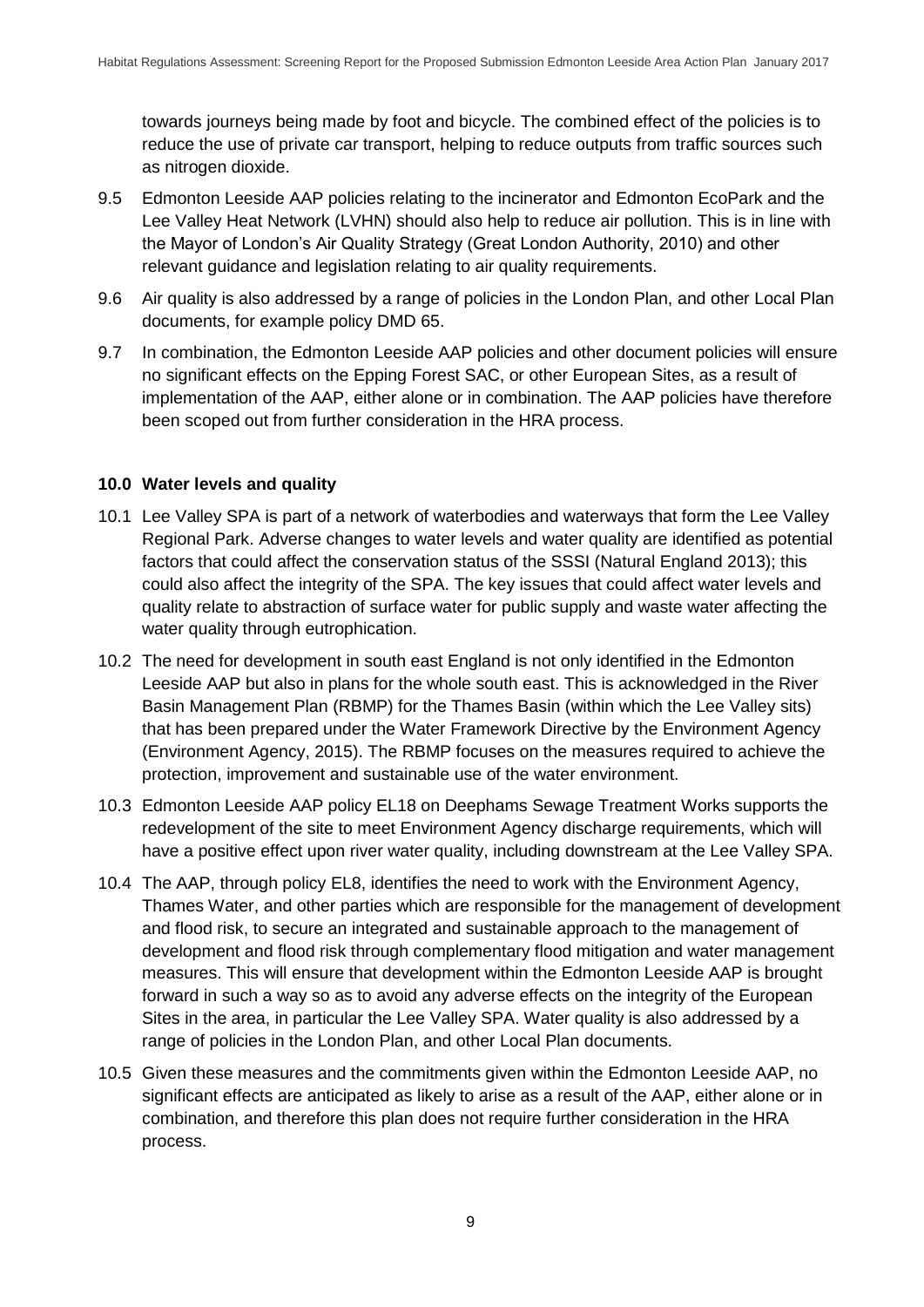# **11.0 Disturbance and other effects from development**

- 11.1 The Edmonton Leeside AAP policies assume development along the waterfront at the Meridian Water site, including policies EL3, EL10, EL12 and EL27. Proposals include development to create new uses along the waterfront, with greatly improved access linking into the Lee Valley Regional Park. Whilst disturbance from construction or recreation associated with this proposed development is unlikely to have a significant effect on the Lee Valley SPA interest, due to the distance from the site, other indirect effects associated with development need careful consideration to ensure no significant effects on the interest of the Lee Valley SPA. Policy EL9 establishes the importance of natural green areas within the Meridian Water development, including that areas should be left inaccessible to further increase the biodiversity potential.
- 11.2 No significant effects are anticipated as a result of the Edmonton Leeside AAP, either alone or in combination, on the interest of the Lee Valley SPA and therefore this issue has been scoped out from further consideration in the HRA process.

# **12.0 Disturbance from Recreation**

- 12.1 The Edmonton Leeside AAP establishes the Meridian Water area as the key location for housing development within Edmonton Leeside, as set out in the adopted Core Policy 2: Housing supply and location for new homes, and Core Policy 37 Central Leeside. The development of new housing will result in a significantly increased population in the plan area once implemented. There are also policies designed to encourage access and improve connectivity between the Lee Valley Regional Park (LVRP) and the Edmonton Leeside area, for example policies EL6, EL21 and EL22. These factors could potentially lead to increased disturbance as a result of increased recreation pressure on the Lee Valley SPA (which forms part of the LVRP); in particular the wintering bird populations for which the SPA is designated.
- 12.2 As set out in Table 1 above, the interest of the Lee Valley SPA is associated with its use in winter by three bird species: bittern, gadwall and shoveler.
- 12.3 The Lee Valley SPA is situated well to the south and to the north of the Edmonton Leeside AAP, but within a complex of waterbodies along the Lee Valley which include the William Girling Reservoir, which is itself adjacent to the Edmonton Leeside AAP. The William Girling Reservoir is part of the Chingford Reservoirs SSSI, which is designated as one of the major wintering grounds for wildfowl and wetland birds in the London area and holds nationally important numbers of some species.
- 12.4 The Natural England SSSI report indicates a low number of shoveler, although this is not attributed to management of the reservoirs and may be affected by background population trends or site preference. The immediate recreational effects on the William Girling Reservoir are not of concern in relation to the interest of the SPA
- 12.5 The William Girling Reservoir is unlikely to support the bittern, and is unlikely to provide a significant supporting role to those areas of the Lee Valley Park that do.
- 12.6 Whilst effects of policy on the William Girling Reservoir adjoining the Edmonton Leeside AAP do not appear to be of concern in relation to the supporting role that the reservoir plays to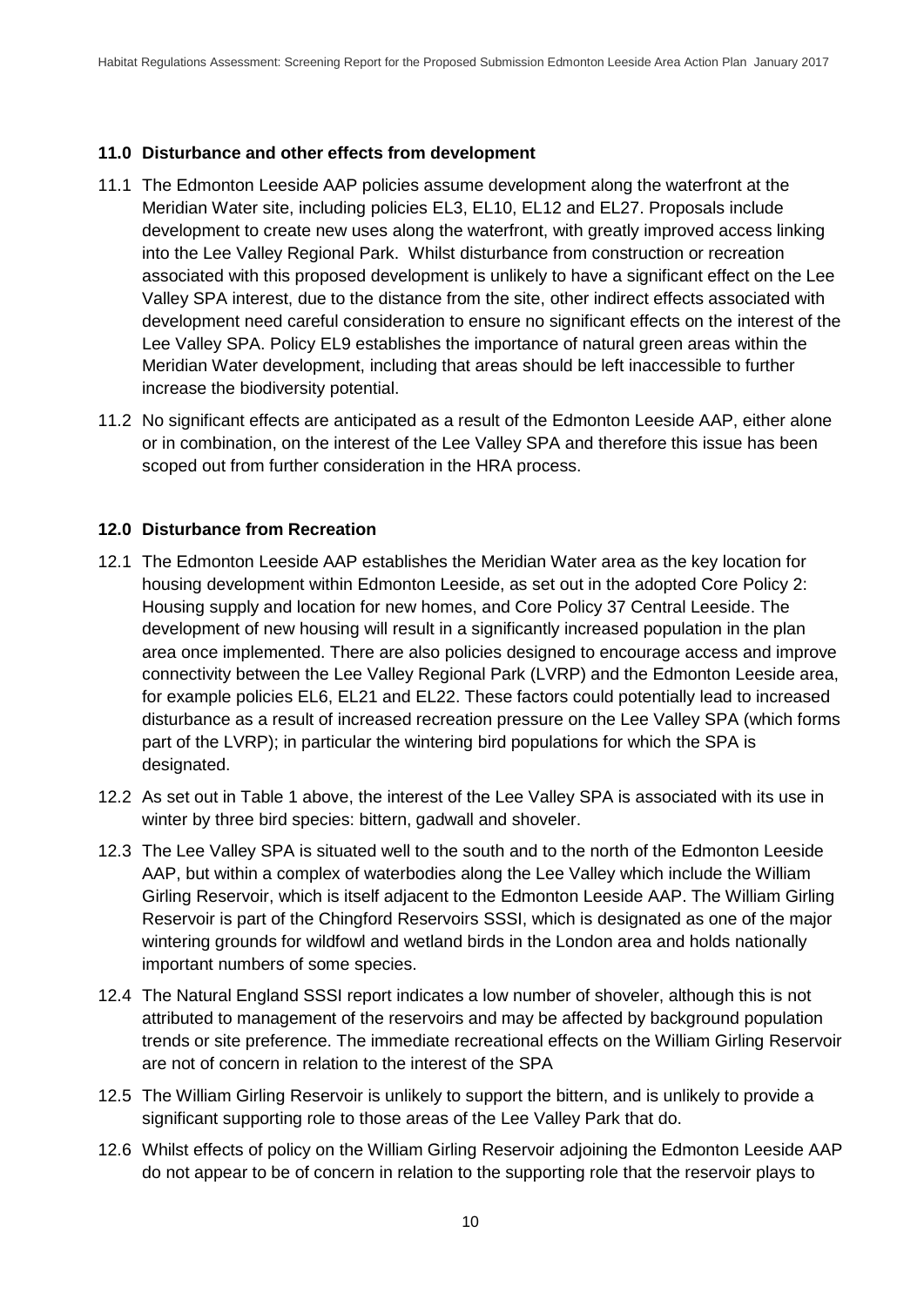the interest of the Lee Valley SPA, the potential effects of the Edmonton Leeside AAP on the interest of the European Sites themselves in relation to increased disturbance from recreational use remain, given the proximity of the sites to the Edmonton Leeside AAP area. This is particularly the case for the Lee Valley SPA which has been identified as being vulnerable to recreational disturbance. To mitigate any potential effects, policies EL19 and EL20 support Enfield Council working with the Lee Valley Regional Park Authority on proposals for the Picketts Lock site.

12.7 The Lee Valley Park Development Framework sets out what the Lee Valley Regional Park Authority (LVRPA) wants to achieve within the Lee Valley and how the LVRPA plan to balance competing demands. The LVRPA is committed to management of the Park to improve visitor access whilst protecting the biodiversity interest of the Park; particularly those areas which lie within the Lee Valley Special Protection Area and Sites of Special Scientific Interest (LVRPA, 2010; UE Associates, 2009). Given these measures and the policy approach of the Edmonton Leeside AAP, no significant effects relating to disturbance of the interest of the Lee Valley SPA are anticipated as a result of the Edmonton Leeside AAP policies, either alone or in combination, and therefore these policies have been scoped out from further consideration in the HRA process.

# **13.0 Damage from recreation**

- 13.1 The Natural England condition assessment report for Epping Forest identifies that recreation pressure is having an adverse effect on some parts of the site, but that this is limited to a small area (parts of units 130 and 136 towards the southern end of Epping Forest). Similarly, the Wormley Hoddesdonpark Woods condition assessment report identifies small-scale refuse tipping and inappropriate use by off-road vehicles in small areas. There is the potential that proposed development within the Edmonton Leeside AAP area, in combination with other policies or proposals for development in and around the borough, could result in increased recreational use by the general public of the two sites European Sites identified above.
- 13.2 The Epping Forest SAC and Wormley Hoddesdonpark Woods SAC are both subject to management plans which aim to maintain and enhance the ecological interest of each site. The Corporation of London own and manage Epping Forest. The main management tasks are set out by the Epping Forest Management Plan, which informs an annual work programme. An updated Management Plan for Epping Forest is being prepared for the period 2017-2027.
- 13.3 Wormley Hoddesdonpark Woods form part of the Broxbourne Woods National Nature Reserve (NNR). The NNR is jointly managed by the current owners: Hertfordshire County Council owns Broxbourne Wood and Bencroft Wood, while the Woodland Trust owns Hoddesdonpark Wood and Wormley Wood. Both are approved to manage these woodlands by Natural England under Section 35 of the Wildlife and Countryside Act, 1981 (as amended). Hoddesdonpark Woods and Wormley Woods have their own management plans put together by the Woodland Trust. These management plans provide good information about the woodlands and identify the opportunities to encourage and facilitate use of the woodlands by the public without damaging their interest, through the provision of informative displays, well-signed paths and literature.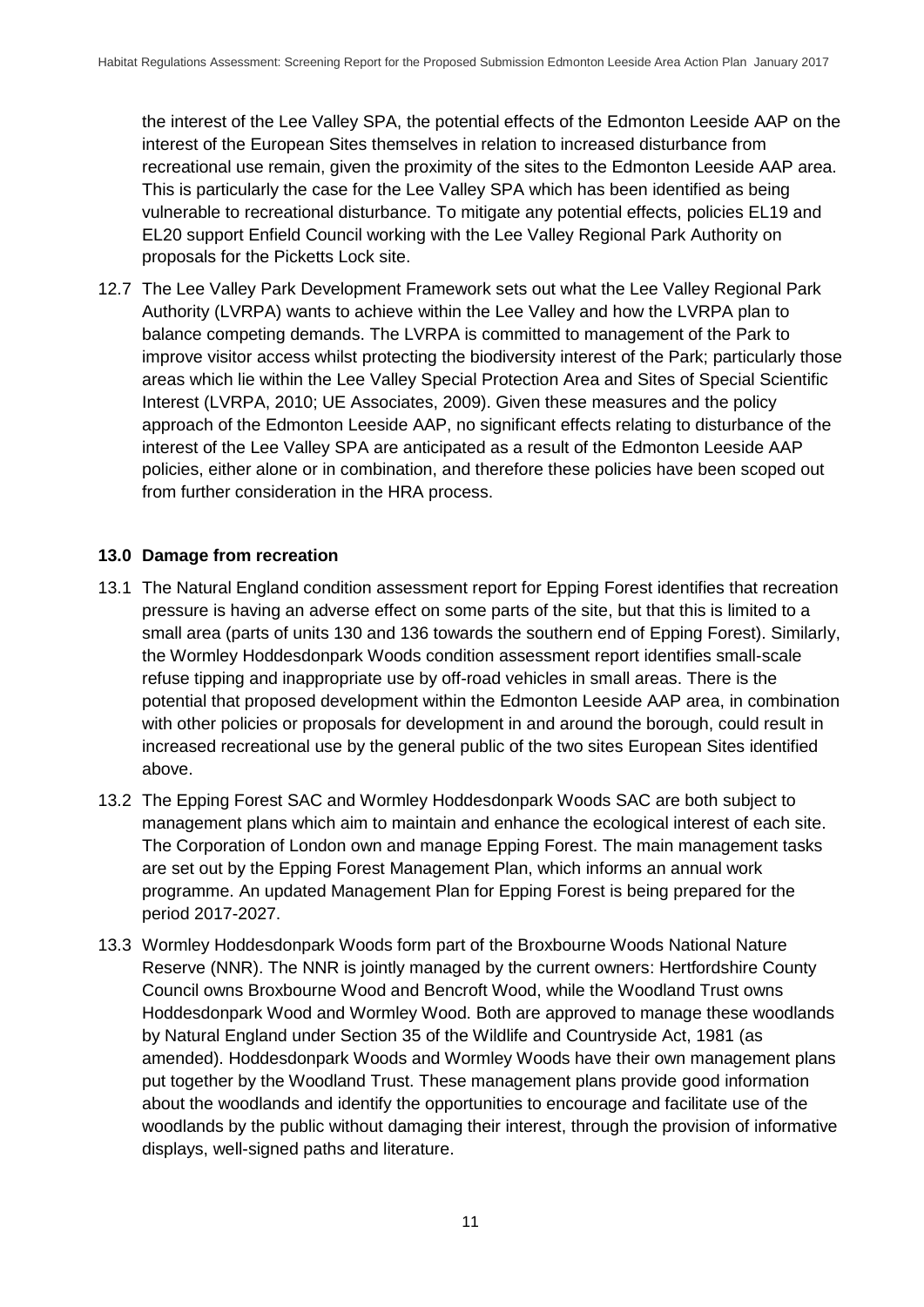13.4 Edmonton Leeside AAP has the potential for indirect effects on the European Sites discussed above as a result of housing development within Meridian Water along with the associated increased population, and greater access to the European Sites via improved links across the Lee Valley. The AAP does not, however, contain any policy which is likely to direct recreational users towards any of the identified European Sites. Furthermore, the AAP area and the borough contain a number of destinations and facilities, such as Picketts Lock, which are in closer proximity to the AAP area compared to the European Sites and which will be improved as part of the implementation of the AAP. These sites will allow the recreational demand to be absorbed within the AAP and borough. Considering these factors, and that the woods are some distance from the AAP, no significant effects relating to damage from recreational use are anticipated as a result of this policy, either alone or in combination.

### **14.0 Conclusions**

14.1 Consideration of the policies in the Proposed Submission Edmonton Leeside AAP indicates that all likely significant effects, alone or in combination, on European Sites within the zone of influence of the AAP area, have been avoided. The AAP provides an appropriate framework for future development and regeneration in Edmonton Leeside whilst avoiding the potential for likely significant effects on European Sites. There is therefore no requirement for the Habitats Regulations Assessment process to further consider potential effects of the Edmonton Leeside AAP on European Sites.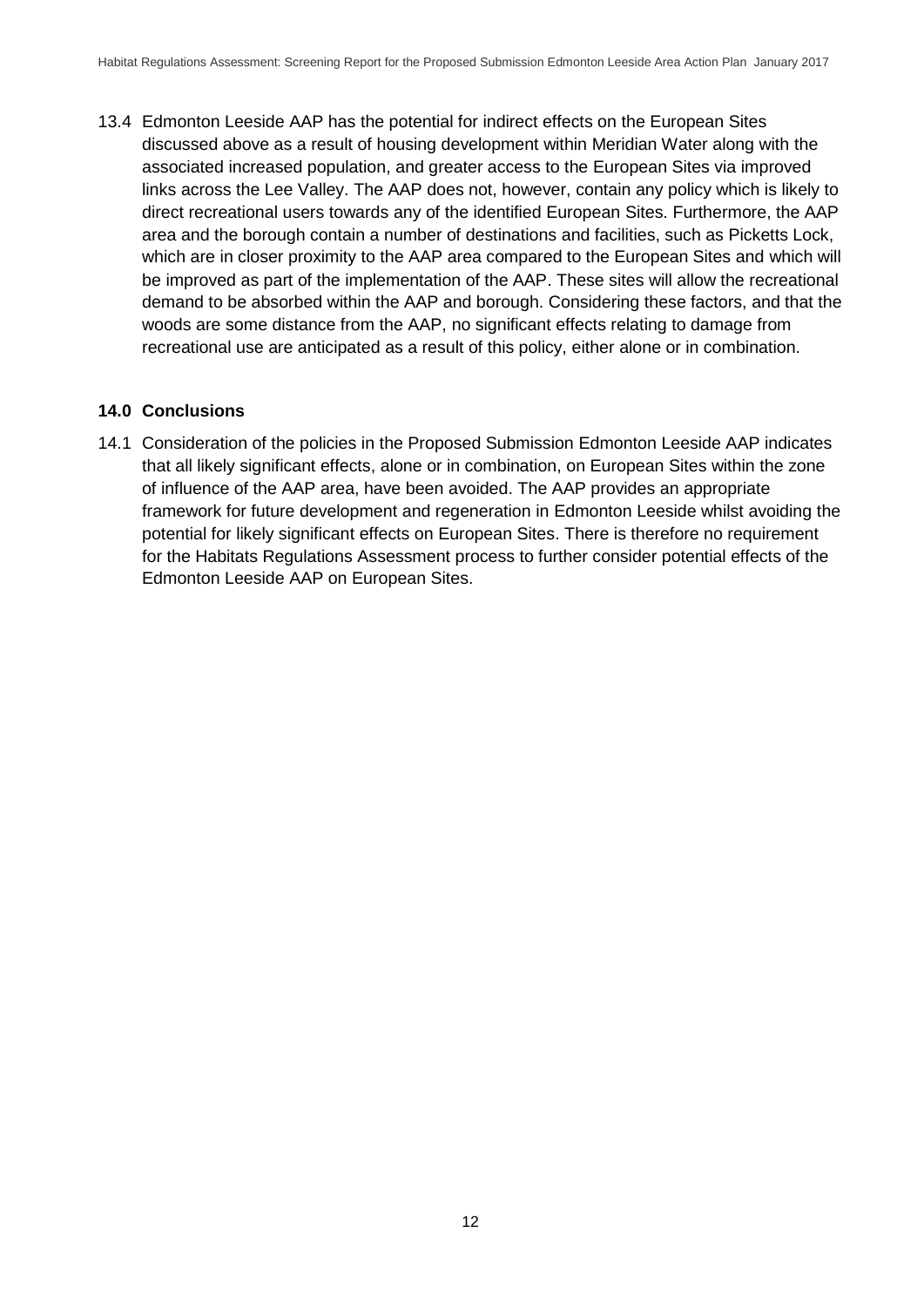|  |  | <b>Appendix 1 - Screening Categories</b> |  |
|--|--|------------------------------------------|--|
|--|--|------------------------------------------|--|

| <b>Description</b><br>Category |                                                                                                                                                                                                                                                                                                                                                                                                               |  |
|--------------------------------|---------------------------------------------------------------------------------------------------------------------------------------------------------------------------------------------------------------------------------------------------------------------------------------------------------------------------------------------------------------------------------------------------------------|--|
| A                              | General statement of Policy / General - the European Commission recognises that<br>policies which are no more than general statements of policy or general political<br>aspirations should be screened out from further consideration.                                                                                                                                                                        |  |
| B                              | Policies listing general criteria for testing the acceptability/sustainability of proposals<br>should be screened out from further consideration.                                                                                                                                                                                                                                                             |  |
| C                              | Proposals referred to but not proposed by the plan under consideration should be<br>screened out from further consideration                                                                                                                                                                                                                                                                                   |  |
| D                              | Environment protection or site-safeguarding policies can be screened out from<br>further consideration because the implementation of the policies is likely to protect<br>rather than adversely affect European Sites and not undermine their conservation<br>objectives.                                                                                                                                     |  |
| E                              | Policies or proposals that steer change in such a way as to protect European Sites<br>from adverse effects whose qualifying features may be otherwise affected by change<br>can be screened out from further consideration.                                                                                                                                                                                   |  |
| F                              | Policies or proposals that cannot lead to development or other change (e.g. design<br>principles, layout or materials) can be screened out from further consideration.                                                                                                                                                                                                                                        |  |
| G                              | Policies or proposals that could not have any conceivable adverse effects on a site<br>because there is no causal link between them and the qualifying features of a<br>European site. Alternatively there may be policies or proposals that would only have<br>positive effects or would not otherwise undermine the conservation objectives for the<br>site can be screened out from further consideration. |  |
| H                              | Policies or proposals the (actual or theoretical) effects of which cannot undermine<br>the conservation objectives (either alone or in combination) of the European site(s)<br>can be screened out from further consideration.                                                                                                                                                                                |  |
|                                | Policies or proposals with a likely significant effect on a European site alone need to<br>be taken further in the HRA process (screened in).                                                                                                                                                                                                                                                                 |  |
| J                              | Policies or proposals not likely to have a significant effect alone - these aspects of a<br>plan would have some adverse effects on a European site's conservation objectives<br>but the effect is not likely to be significant, so they must be checked for in-<br>combination effects (see K and L below) (screened in).                                                                                    |  |
| Κ                              | Policies or proposals not likely to have a significant effect alone or in combination<br>should be screened out from further consideration.                                                                                                                                                                                                                                                                   |  |
| L                              | Policies or proposals likely to have a significant effect in combination need to be<br>taken further in the HRA process (screened in).                                                                                                                                                                                                                                                                        |  |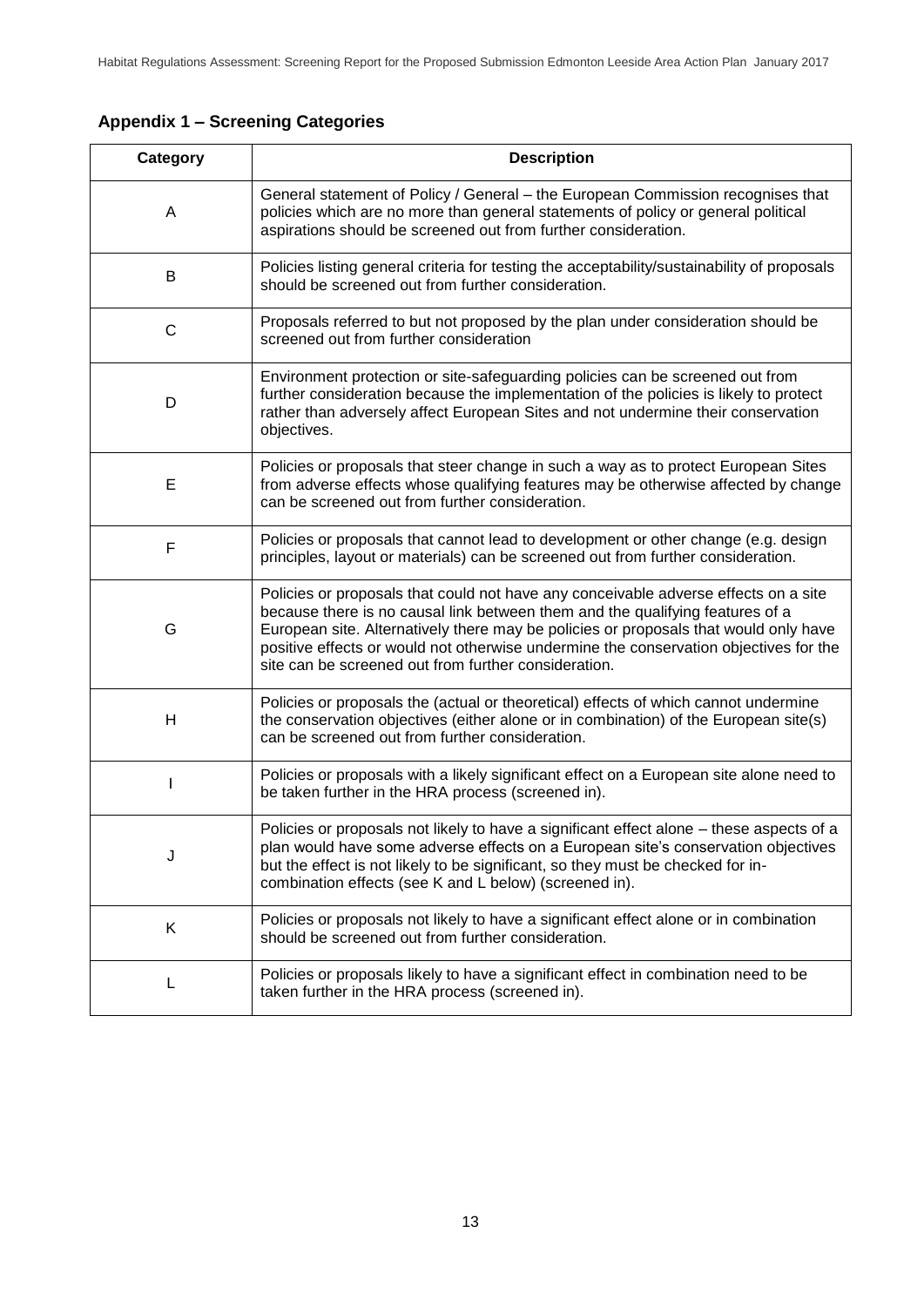# **Appendix 2 – References**

- DTA Publications Ltd (2014) The Habitats Regulations Assessment Handbook. DTA Publications Ltd. http://www. dtapublications.co.uk/
- Environment Agency (2015) River Basin Management Plan. Thames River Basin District. Environment Agency.
- Environment Agency (2013) London Abstraction Licensing Strategy. A licensing strategy to manage water resources sustainably. February 2013. Environment Agency.
- Greater London Authority (2010) Clearing the air. The Mayor's Air Quality Strategy. Greater London Authority.
- JNCC (2011) Epping Forest Natura 2000 Data Form. JNCC
- Lee Valley Regional Park Authority (2010) Park Development Framework. Park Development Scheme
- Natural England Chingford Reservoirs. Condition of SSSI units. Natural England
- Natural England Epping Forest. Condition of SSSI units. Natural England
- Natural England Wormley Hoddestonpark Woods. Condition of SSSI units. Natural England
- Thames Water Water Resources Management Plan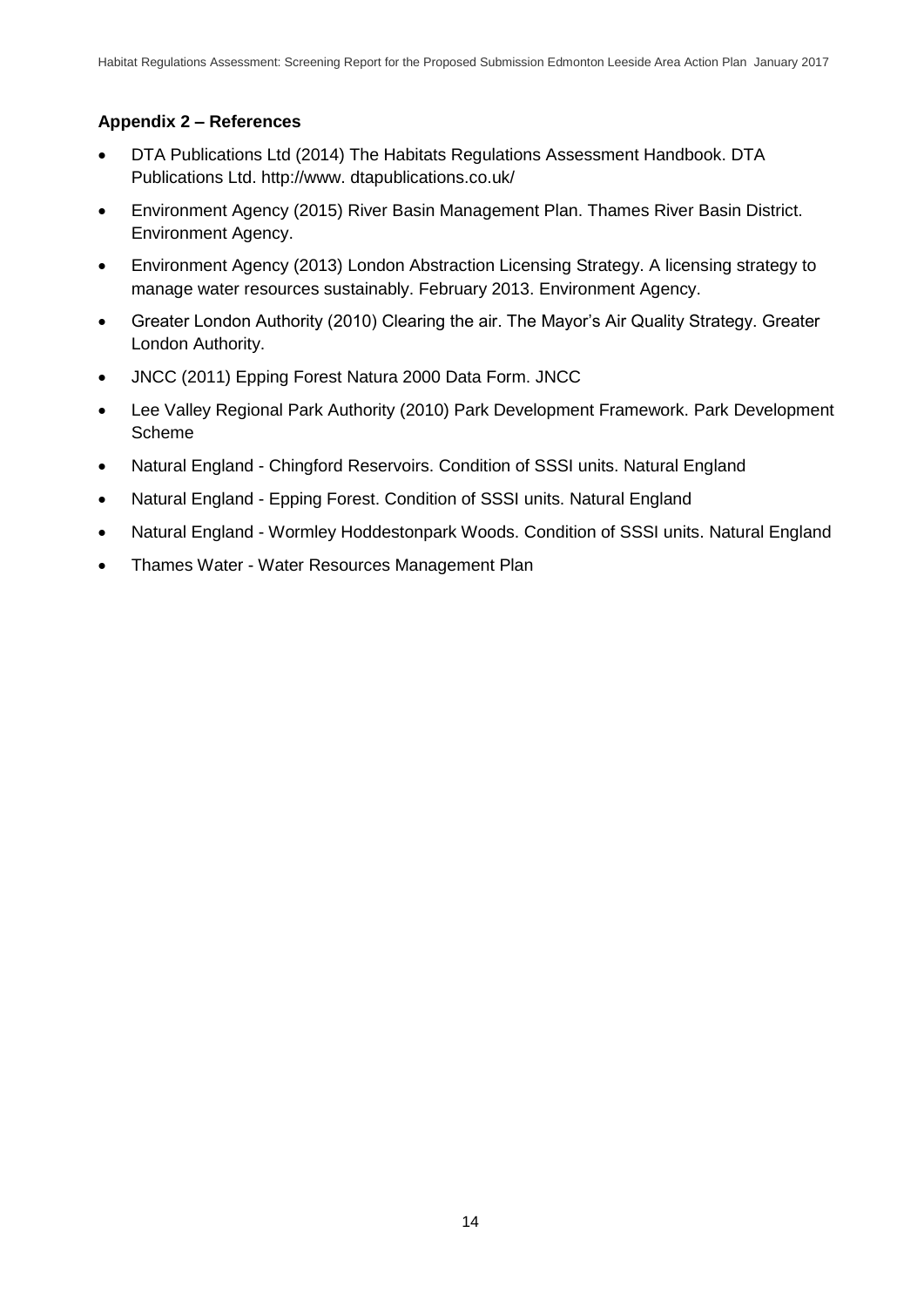### **Appendix 3 - Location Map of European Sites**

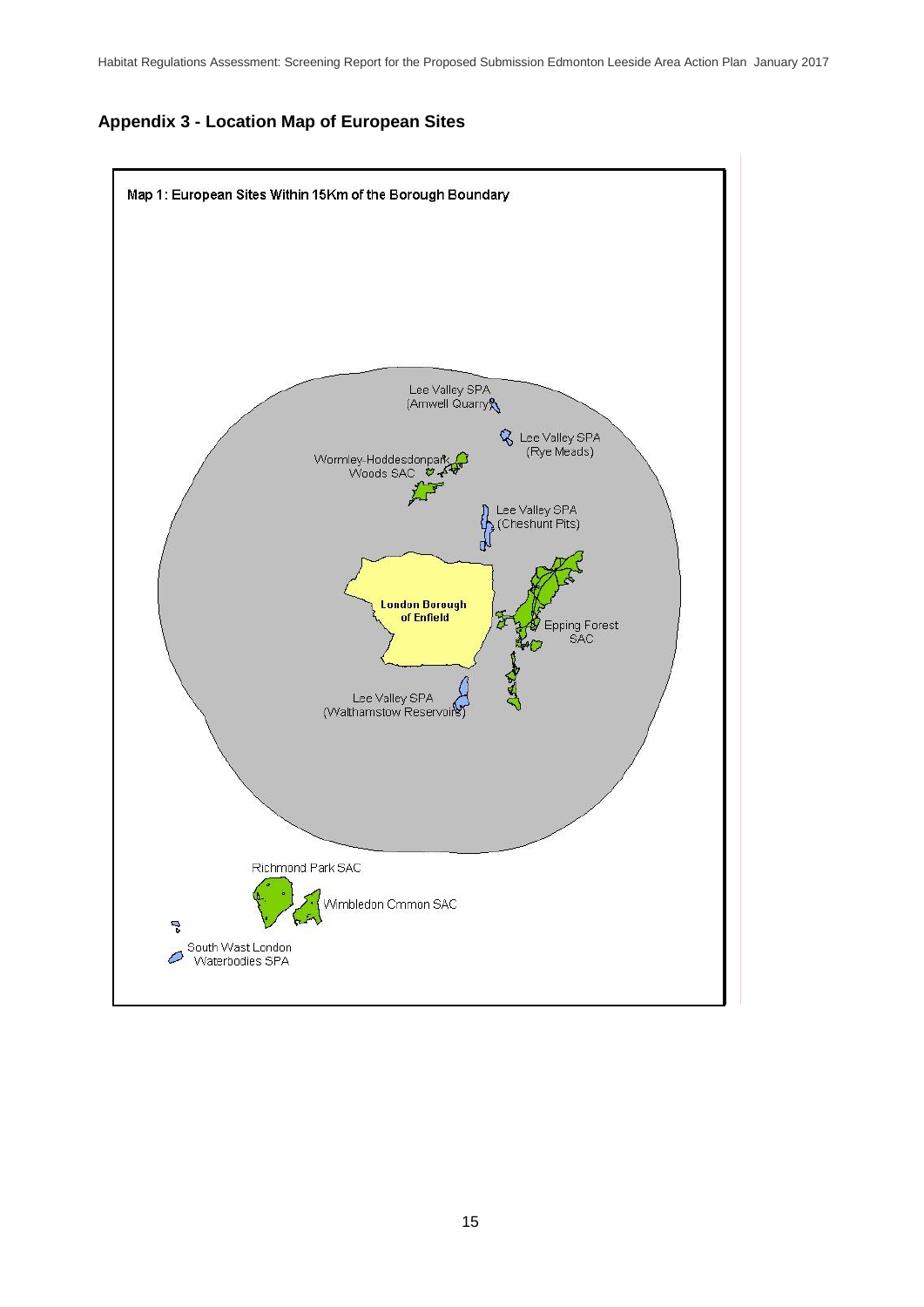| <b>European Site</b><br><b>Conservation Objectives</b><br><b>Condition Assessment and factors</b><br>influencing conservation status<br><b>Epping Forest</b><br>Avoid the deterioration of the<br>The Epping Forest SSSI has almost the<br><b>SAC</b><br>qualifying natural habitats and the<br>same boundary as the SAC; two small<br>habitats of qualifying species, and<br>parts of the Forest to the north and south<br>the significant disturbance of those<br>of the main parts of the SSSI are not<br>qualifying species, ensuring the<br>included within the SAC. The SSSI<br>integrity of the site is maintained<br>condition assessment report by Natural                                                                                                                                                                           |  |
|-----------------------------------------------------------------------------------------------------------------------------------------------------------------------------------------------------------------------------------------------------------------------------------------------------------------------------------------------------------------------------------------------------------------------------------------------------------------------------------------------------------------------------------------------------------------------------------------------------------------------------------------------------------------------------------------------------------------------------------------------------------------------------------------------------------------------------------------------|--|
|                                                                                                                                                                                                                                                                                                                                                                                                                                                                                                                                                                                                                                                                                                                                                                                                                                               |  |
| and the site makes a full<br>England recorded that the majority of the<br>contribution to achieving<br>units within the SSSI in the SAC boundary<br><b>Favourable Conservation Status of</b><br>are in an unfavourable condition, although<br>each of the qualifying features.<br>many of these are 'unfavourable<br>recovering'.<br>Subject to natural change to<br>maintain or restore:<br>The potential threats to the site which<br>could influence the conservation status of<br>- The extent and distribution of                                                                                                                                                                                                                                                                                                                        |  |
| the habitats and species for which the<br>qualifying natural habitats and<br>SAC are designated include:<br>habitats of qualifying species.                                                                                                                                                                                                                                                                                                                                                                                                                                                                                                                                                                                                                                                                                                   |  |
| Air pollution and, in particular, the effects<br>- The structure and function<br>of excessive levels of oxides of nitrogen<br>(including typical species) of<br>and pollutants, and the related deposition<br>qualifying natural habitats and<br>of acidity and of nitrogen. Many veteran<br>habitats of qualifying species.<br>trees display clear symptoms of stress<br>(e.g. thin canopy and die-back of leading<br>- The supporting process on which<br>qualifying natural habitats and<br>shoots), there is excessive growth of<br>habitats of qualifying species rely<br>bramble, and there are dense stands of<br>nettles along road sides, heathland areas<br>- The populations of qualifying<br>show excessive growth of grasses;<br>species                                                                                         |  |
| Habitat management and grazing<br>- The distribution of qualifying<br>management is require to optimise the<br>species within the site.<br>ecological interest of the site in some<br>units;                                                                                                                                                                                                                                                                                                                                                                                                                                                                                                                                                                                                                                                  |  |
| Recreation pressure is having an adverse<br>effect on some parts of the site (SSSI<br>units 130 and 136 towards the southern<br>end of Epping Forest).                                                                                                                                                                                                                                                                                                                                                                                                                                                                                                                                                                                                                                                                                        |  |
| Avoid the deterioration of the<br>The Walthamstow Reservoirs SSSI has<br>Lee Valley SPA<br>and Ramsar<br>the same boundary as the Lee Valley<br>habitats of the qualifying features,<br>and the significant disturbance of<br>SPA and Ramsar. The SSSI condition<br>site)<br>the qualifying features, ensuring the<br>assessment report by Natural England<br>integrity of the site is maintained<br>(December 2014) has recorded the SSSI<br>and the site makes a full<br>as being in an 'unfavourable recovering'<br>contribution to achieving the aims<br>condition. This reports a slight fall in the<br>of the Birds Directive.<br>number of breeding grey heron and tufted<br>duck. Wintering cormorant, shoveler and<br>tufted duck and breeding pochard remain<br>favourable. However, the condition<br>Subject to natural change, to |  |
| maintain or restore:<br>assessment report states that the site is in<br>good condition and the fall in numbers is<br>- The extent and distribution of the<br>not considered to be due to site<br>habitats of the qualifying features;<br>management. This indicates that the<br>species which are qualifying features of<br>- The structure and function of the                                                                                                                                                                                                                                                                                                                                                                                                                                                                               |  |
| the SPA and Ramsar remain favourable.<br>habitats of the qualifying features<br>The potential threats to the site which<br>- The supporting processes on                                                                                                                                                                                                                                                                                                                                                                                                                                                                                                                                                                                                                                                                                      |  |

# **Appendix 4 - Conservation Objectives and Condition of European Sites**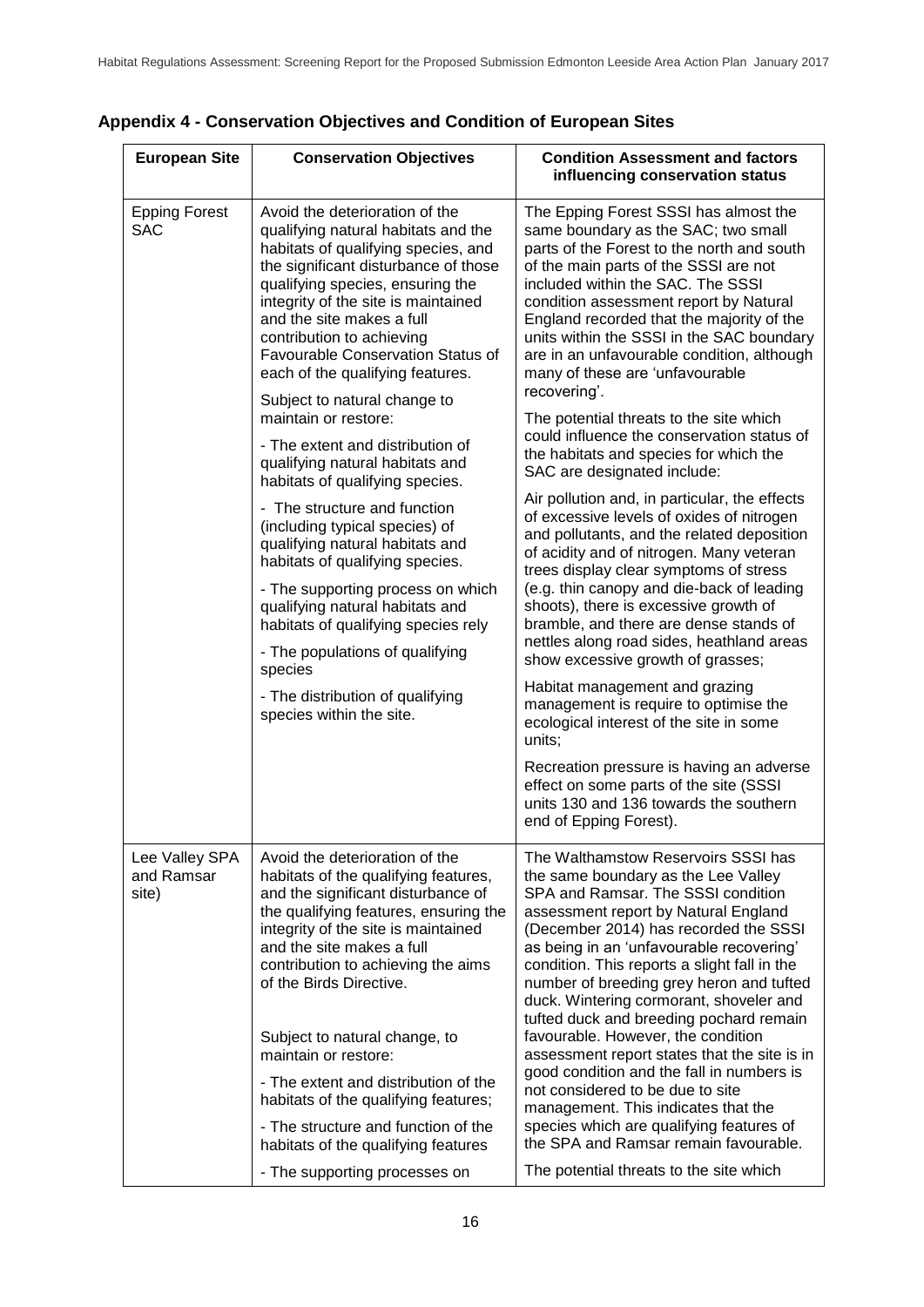|                                       | which qualifying natural habitats<br>and habitats of qualifying species<br>rely;<br>- The populations of qualifying                                                                                                                                                                                                                                                                                                                                                                                  | could influence the conservation status of<br>the species for which the SPA is<br>designated include:<br>Maintenance of water levels and water                                                                                                                                                                                                                                                                                                                                   |  |
|---------------------------------------|------------------------------------------------------------------------------------------------------------------------------------------------------------------------------------------------------------------------------------------------------------------------------------------------------------------------------------------------------------------------------------------------------------------------------------------------------------------------------------------------------|----------------------------------------------------------------------------------------------------------------------------------------------------------------------------------------------------------------------------------------------------------------------------------------------------------------------------------------------------------------------------------------------------------------------------------------------------------------------------------|--|
|                                       | species<br>- The distribution of qualifying<br>species within the site.                                                                                                                                                                                                                                                                                                                                                                                                                              | quality;<br>Impacts associated with recreational<br>activities;                                                                                                                                                                                                                                                                                                                                                                                                                  |  |
|                                       |                                                                                                                                                                                                                                                                                                                                                                                                                                                                                                      | Maintenance of mosaic of habitat types to<br>provide refuge, foraging, breeding, etc.<br>opportunities for species that use the site.                                                                                                                                                                                                                                                                                                                                            |  |
| Wormley<br>Hoddesdonpark<br>Woods SAC | Avoid the deterioration of the<br>qualifying habitats and the habitats<br>of qualifying species, and the<br>significant disturbance of those<br>qualifying species, ensuring the<br>integrity of the site is maintained<br>and the site makes a full<br>contribution to achieving<br>Favourable Conservation Status of<br>each of the qualifying features.                                                                                                                                           | All the SSSI units for these woods also fall<br>within the boundary of the SAC. In the<br>southern part of the woods, closest to the<br>Edmonton Leeside AAP boundary, all<br>units were considered to be in a<br>Favourable condition (2013) apart from<br>one unit in an unfavourable condition. In<br>the northern part of the woods, all units<br>are considered to be in a favourable<br>condition (2013) apart from three units<br>which are in an unfavourable condition. |  |
|                                       | Subject to natural change, to<br>maintain or restore:                                                                                                                                                                                                                                                                                                                                                                                                                                                | The potential threats to the site identified<br>in the SSSI information include:                                                                                                                                                                                                                                                                                                                                                                                                 |  |
|                                       | - The extent and distribution of the<br>habitats of qualifying natural<br>habitats and habitats of qualifying<br>species;<br>- The structure and function<br>(including typical species) of<br>qualifying natural habitats and<br>habitats of qualifying species<br>- The supporting processes on<br>which qualifying natural habitats<br>and habitats of qualifying species<br>rely;<br>- The populations of qualifying<br>species;<br>- The distribution of qualifying<br>species within the site. | Encroachment of sycamore;<br>Small-scale fly-tipping;<br>Appropriate management to maintain and<br>diversify woodland structure;<br>Deer browsing (management needed);<br>Inappropriate use by off-road vehicles in<br>small areas.                                                                                                                                                                                                                                              |  |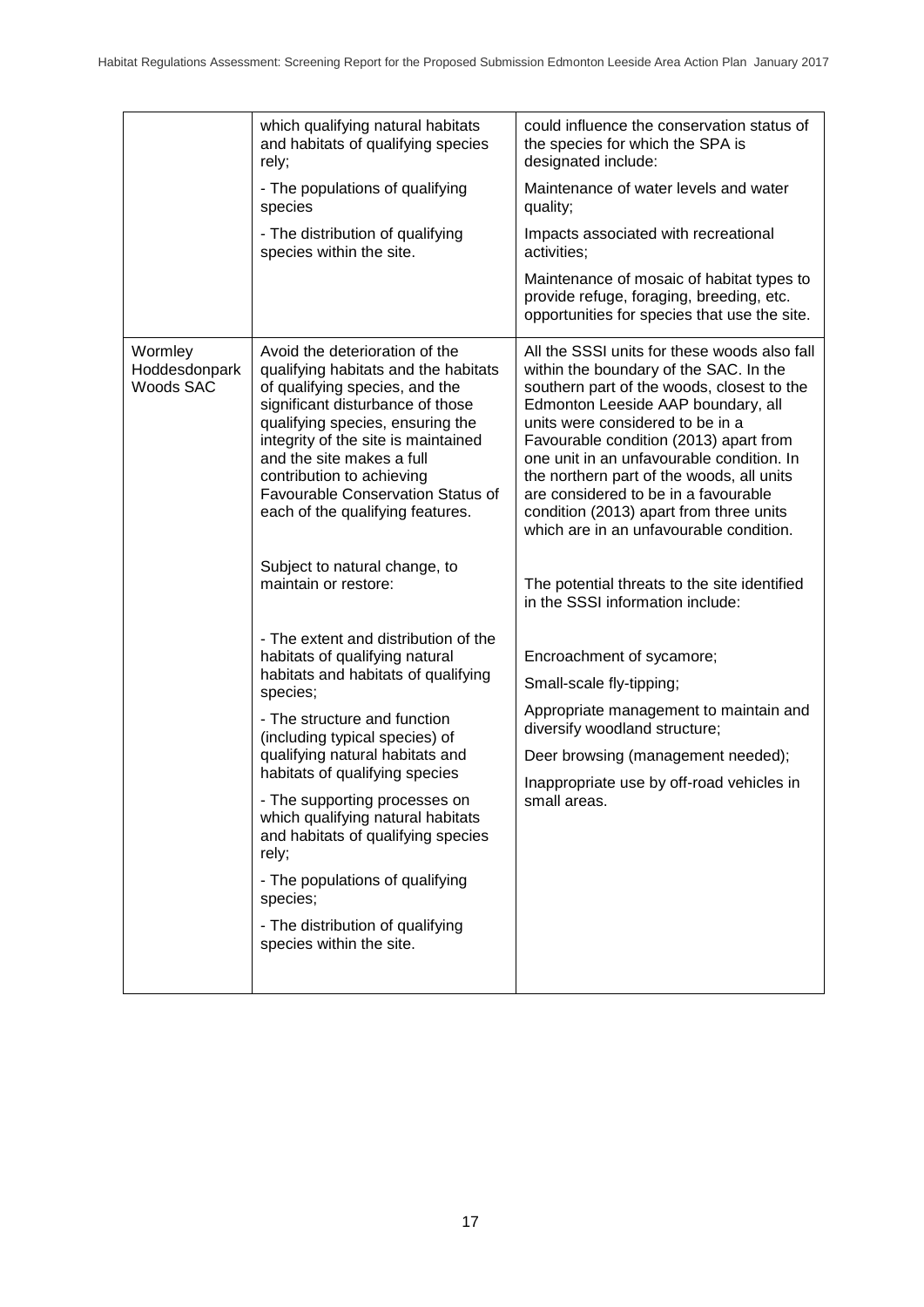# **Appendix 5 - Screening Assessment of Likely Significant Effects on European Sites from Implementing the Edmonton Leeside Area Action Plan Policies**

| <b>Edmonton Leeside</b><br><b>AAP Reference</b>                  | Overview of Policy and Comment in relation to<br>the European Sites under Consideration                                                                                                                                                                                                                                                                                                                                                                                                             | <b>Screening</b><br>Category | Scope In/out |
|------------------------------------------------------------------|-----------------------------------------------------------------------------------------------------------------------------------------------------------------------------------------------------------------------------------------------------------------------------------------------------------------------------------------------------------------------------------------------------------------------------------------------------------------------------------------------------|------------------------------|--------------|
| Policy EL1 - Housing<br>in Meridian Water                        | Sets out the approach to affordable housing,<br>quantum and mix of housing within Meridian Water<br>neighbourhoods. Does not include specific<br>development proposals.                                                                                                                                                                                                                                                                                                                             | Κ                            | Out          |
| Policy EL2 - Economy<br>and Employment in<br>Meridian Water      | Sets out the need for transformational change at<br>Meridian Water and the removal of restrictive<br>industrial land designations. Move towards higher-<br>value-adding businesses in mixed-use areas.                                                                                                                                                                                                                                                                                              | Κ                            | Out          |
| Policy EL3 - Meridian<br><b>Water Town Centre</b>                | Supports the development of a new town centre to<br>provide local-need shopping for the new residents<br>of Meridian Water. Shopping locally can reduce the<br>distance the new residents need to travel to<br>purchase essential everyday items, and therefore<br>prevent air pollution from unnecessary journeys.                                                                                                                                                                                 | Κ                            | Out          |
| Policy EL4 -<br>Ravenside Retail Park                            | Greater connectivity of the existing retail park to<br>the new developments at Meridian Water will<br>promote non-vehicular journeys and help to<br>mitigate air pollution. Whilst the effects of this<br>policy are likely to be environmentally beneficial,<br>this significant distances means that there are<br>unlikely to positively affect the European Sites.                                                                                                                               | Κ                            | Out          |
| Policy EL5 -<br><b>Community Facilities</b><br>in Meridian Water | This policy covers educational facilities, healthcare<br>facilities, and community spaces and places. There<br>are unlikely to be effects from these policies which<br>have significant environmental impacts, and any<br>which do effects will be localised not affect the<br>European Sites.                                                                                                                                                                                                      | K                            | Out          |
| Policy EL6 - The<br>Causeway                                     | The main spine route running east-west through<br>Meridian Water. It will enable movement through<br>the area and a space for community interaction,<br>with a strong focus on sustainable transport.<br>The increase in traffic is likely to be localised and is<br>unlikely to generate effects of significant impact to<br>affect the European Sites.                                                                                                                                            | Κ                            | Out          |
| Policy EL7 - Rail and<br><b>Bus Improvements</b>                 | Major upgrade to the local rail station and service,<br>and buses, in terms of the user experience,<br>access, and connectivity to the surrounding area.<br>These changes are necessary to support a<br>sufficient density of housing and will ensure the<br>development avoids generating an excessive<br>increase in road traffic. The improvements are also<br>likely to increase use of sustainable transport by<br>existing residents of the area, and reduce private<br>vehicle road traffic. | K                            | Out          |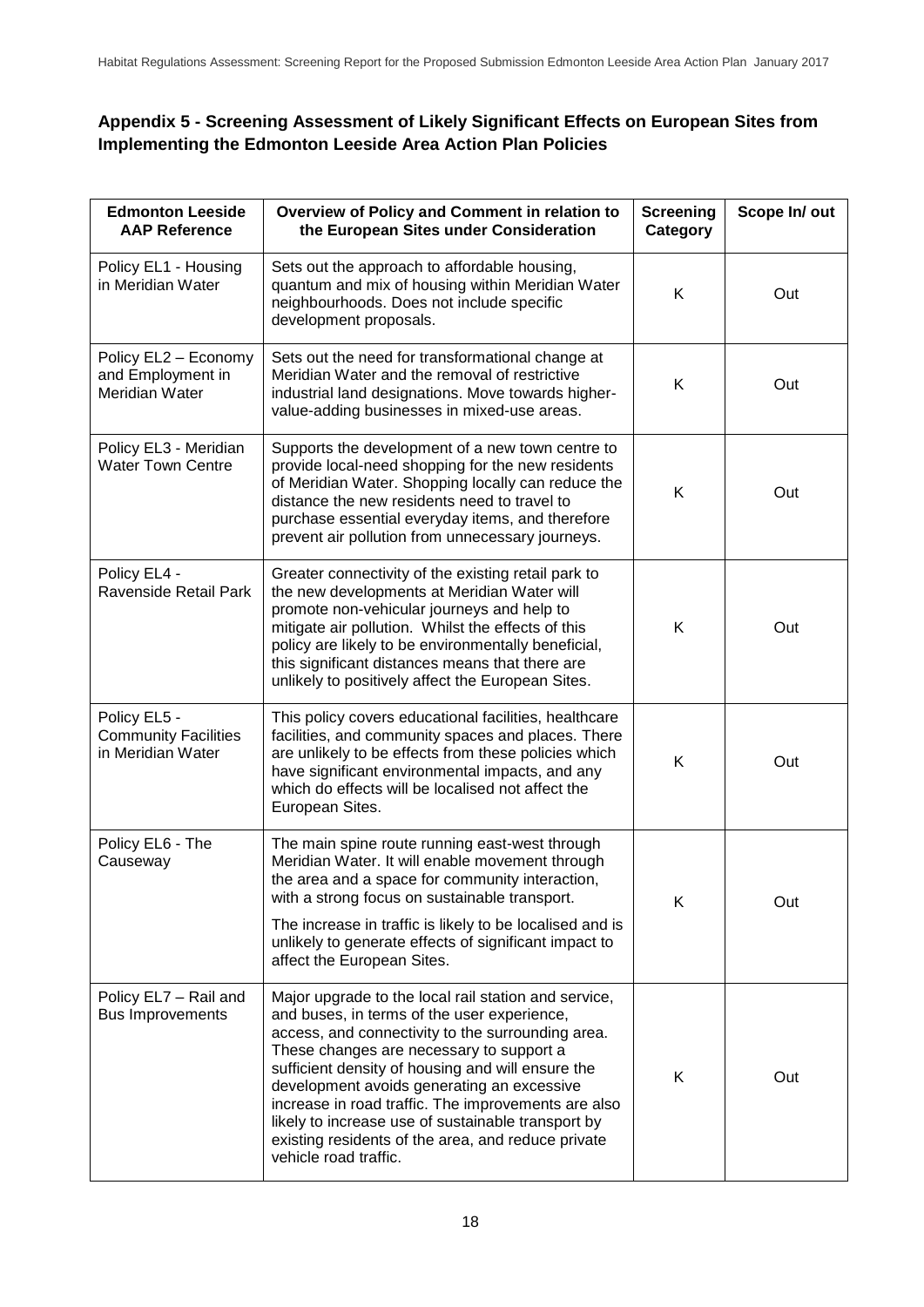| Policy EL8 - Managing<br>Flood Risk in Meridian<br>Water                             | This policy supports partnership work with the<br>relevant organisations, including the Environment<br>Agency, to secure an integrated and sustainable<br>approach to the management of development and<br>flood risk through complementary flood mitigation<br>and water management measures.<br>The policy requirements should be sufficient to                              | K | Out |
|--------------------------------------------------------------------------------------|--------------------------------------------------------------------------------------------------------------------------------------------------------------------------------------------------------------------------------------------------------------------------------------------------------------------------------------------------------------------------------|---|-----|
|                                                                                      | prevent negative impacts upon the European Sites,<br>in particular the Walthamstow Marshes SPA.                                                                                                                                                                                                                                                                                |   |     |
| Policy EL9 - Leisure<br><b>Facilities and Open</b><br>Space at Meridian<br>Water     | Establishes the policy approach for recreation and<br>leisure spaces and ecological enhancements. The<br>positive effects of this policy are likely to be<br>localised unlikely to affect the European Sites.<br>Local leisure attractions will attract most visitors<br>and might reduce the potential impact on more<br>remote European Sites.                               | K | Out |
| Policy EL10 - Urban<br>Grain at Meridian<br>Water                                    | Provides principles for the design requirements at<br>Meridian Water. Will support a dense, high-quality,<br>new urban area that is socially, economically and<br>environmentally sustainable. Effects of the<br>increased population likely to be localised and<br>insufficient to affect the relatively distant European<br>Sites.                                           | Κ | Out |
| Policy EL11 - Building<br>Form at Meridian<br>Water                                  | Establishes the policy approach to building design,<br>including for tall buildings.<br>Whilst the effects of development likely to be<br>localised, due to the nature of the neighbourhood<br>adjoining the waterway, specific development<br>proposals must be carefully considered in terms of<br>any potential wider impact upon which could affect<br>the European Sites. | K | Out |
| Policy EL12 - Public<br>Realm at Meridian<br>Water                                   | Sets out design principles for public spaces and<br>along the area's watercourses, including of active<br>frontages, environmental remediation and<br>biodiversity enhancements. The environmental<br>effects, both positive and negative, are likely to be<br>localised and insufficient to affect the relatively<br>distant European Sites.                                  | Κ | Out |
| Policy EL13 -<br>Infrastructure Delivery<br>in Meridian Water                        | Establishes the principles for the level and content<br>of contributions to the infrastructure provision at<br>Meridian Water. There will be no specific impact<br>on European sites.                                                                                                                                                                                          | Κ | Out |
| Policy EL14 - New<br>Strategic Industrial<br>Locations in<br><b>Edmonton Leeside</b> | The policy allocates areas of industrial land in<br>Edmonton Leeside for SIL classification. Since the<br>change is one of classification and not use, there is<br>no direct effect which would impact on the<br>European Sites.                                                                                                                                               | Κ | Out |
| Policy EL15 -<br>Improving Existing                                                  | Support for improvements to the industrial estates<br>of Edmonton Leeside includes better traffic                                                                                                                                                                                                                                                                              | K | Out |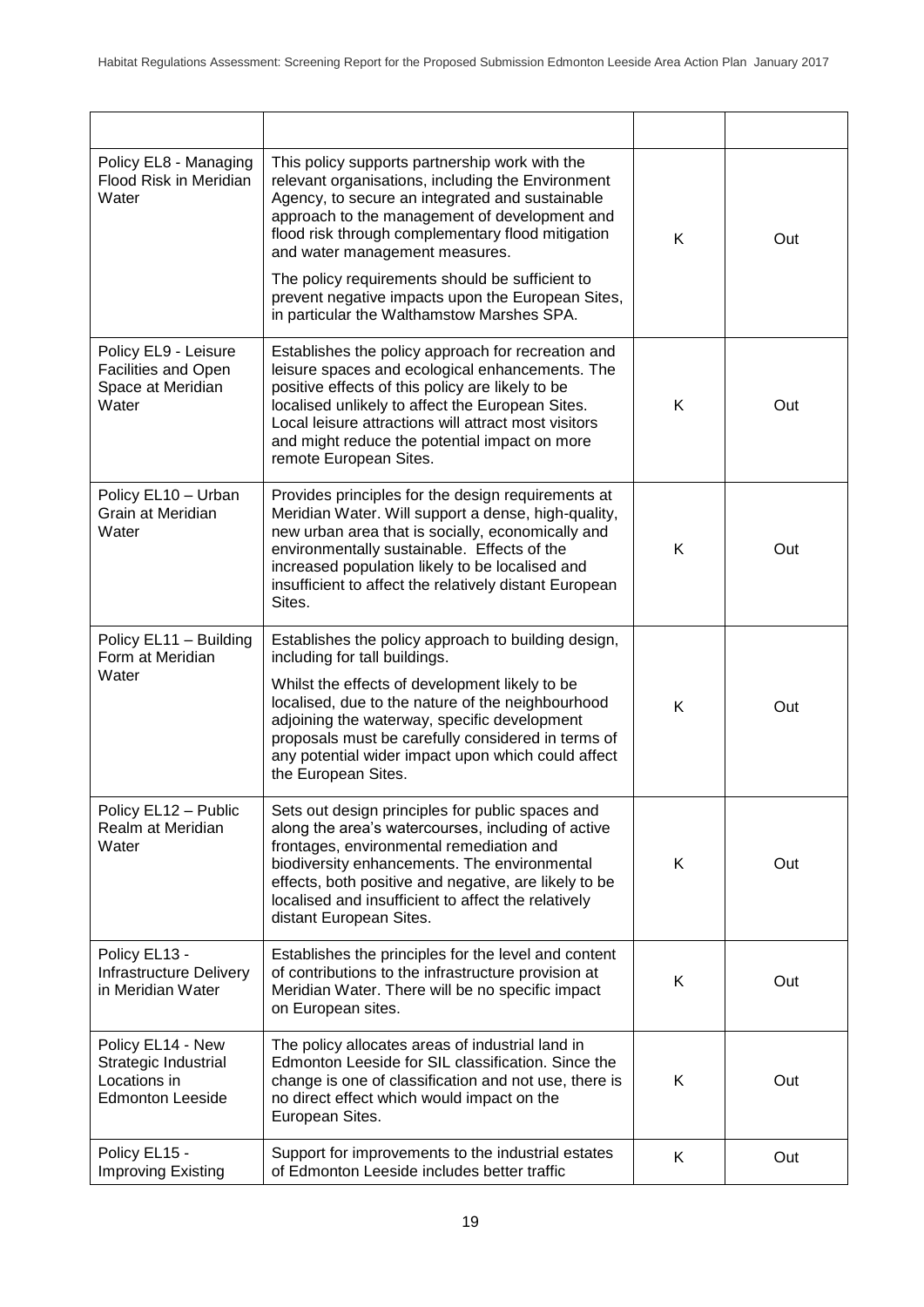| <b>Industrial Areas</b>                                                                       | management and environmental improvements.<br>The policy also supports the declassification of a<br>part of the LSIS designation at the Montagu Estate<br>to become a local open space. The measures<br>supported by the policy could lead to a reduction in<br>air pollution. Overall the policy will not have effects<br>that will impact on European Sites.                                                                                       |   |     |
|-----------------------------------------------------------------------------------------------|------------------------------------------------------------------------------------------------------------------------------------------------------------------------------------------------------------------------------------------------------------------------------------------------------------------------------------------------------------------------------------------------------------------------------------------------------|---|-----|
| Policy EL16 - Angel<br>Road Retail Park                                                       | This policy changes the designation of the location<br>from retail park to employment mixed uses to<br>better support the adjoining Eleys Industrial Estate.<br>This policy does not support development which is<br>likely to impact on the European Sites.                                                                                                                                                                                         | K | Out |
| Policy EL17 -<br>Redevelopment of the<br>EcoPark site                                         | Large-scale waste management facilities, including<br>an incinerator, will continue to be supported at this<br>site, with redevelopment aiming to minimise<br>emissions to air and water, minimise energy use,<br>and support the Lee Valley Heat Network<br>decentralised energy network.<br>This policy should provide reductions in air and<br>water pollution, although the distance to the<br>European Sites means that there is unlikely to be | Κ | Out |
|                                                                                               | any beneficial impact.                                                                                                                                                                                                                                                                                                                                                                                                                               |   |     |
| Policy EL18 -<br>Deephams Sewage<br><b>Treatment Works</b><br>(STW)                           | The policy supports the upgrade of the STW to<br>meet the new discharge requirements set by the<br>Environment Agency.<br>Through improving the quality of the discharge into<br>the watercourse, this policy will have a beneficial<br>effect downstream at the Lee Valley SPA.                                                                                                                                                                     | D | Out |
| Policy EL19 -<br>Revitalising<br>Developed Areas at<br><b>Picketts Lock</b>                   | The western part of the site will be intensified in its<br>use to provide greater leisure facilities and a<br>source of jobs. The policy requires that proposals<br>must not exacerbate congestion on the wider area,<br>which public transport improvements to the area<br>should help to achieve. Furthermore, effects of the<br>development are likely to be localised and<br>insufficient to affect the European Sites                           | K | Out |
| Policy EL20 -<br><b>Revitalising Open</b><br>Space at Picketts<br>Lock                        | The eastern part of the site can encourage a<br>greater range of suitable uses and visitors. Due to<br>proximity to the waterway care must be taken, and<br>the policy requires proposals to provide an<br>integrated long-term landscape and ecological<br>management plan and surface water management<br>plan. Given these measures, the policy should not<br>affect the downstream Lee Valley SPA.                                               | Κ | Out |
| Policy EL21 -<br>Improving the Quality<br>of the Pedestrian and<br><b>Cycling Environment</b> | This policy will encourage more journeys to be<br>taken by foot and bicycle, so helping to improve air<br>quality. Due to the distance to the European Sites,<br>the policy is unlikely to have a positive effect upon<br>them. Whilst better access could increase the<br>number of visitors to the European Sites, the<br>distances between Edmonton Leeside and the<br>sites mean that any increase in numbers will not be                        | Κ | Out |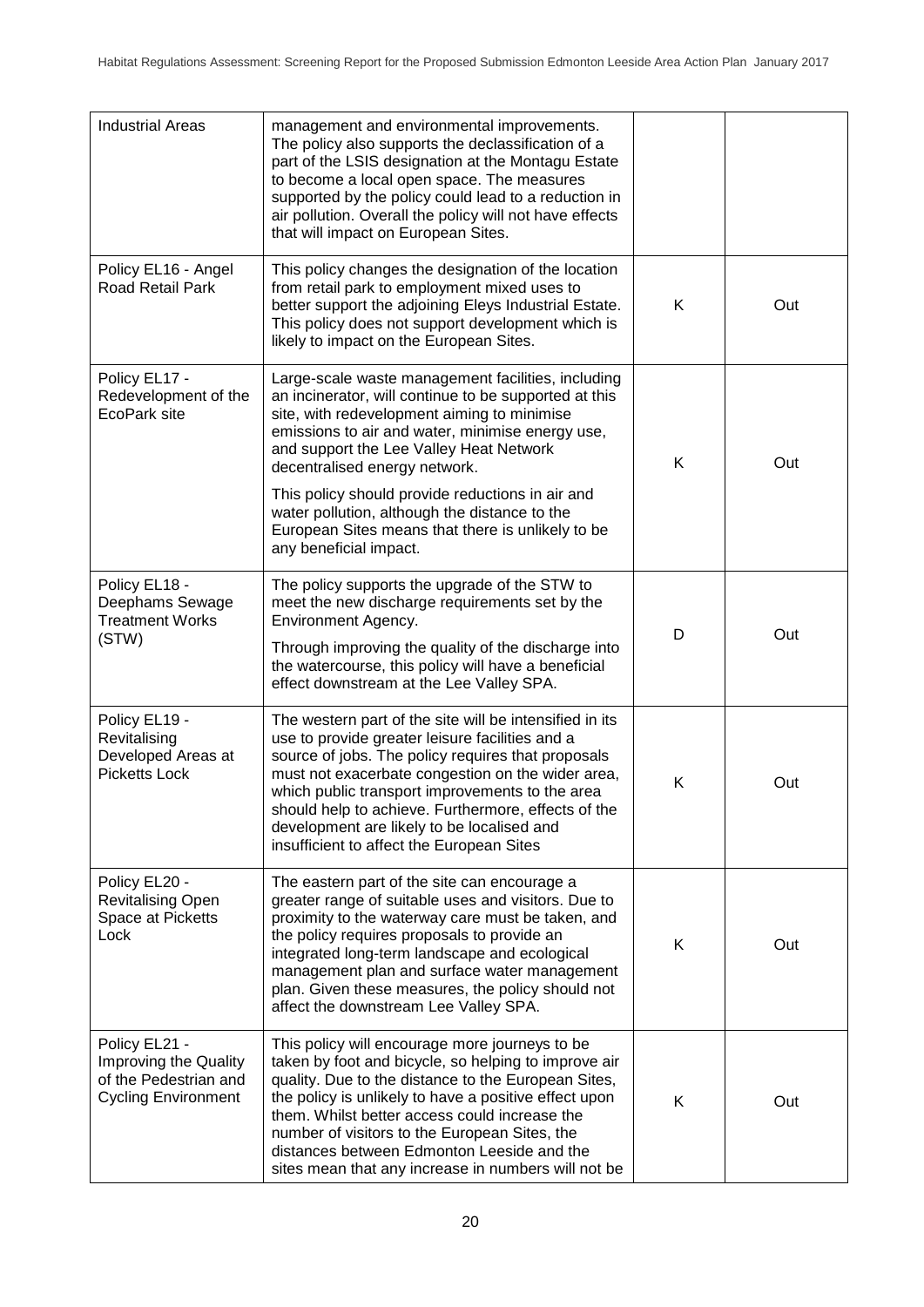|                                                                   | sufficient to have a negative impact. Furthermore,<br>other ELAAP policies on Picketts Lock, open<br>spaces and waterways will provide more<br>accessible leisure resources for use by the local<br>population.                                                                                                                                                                                                                                                                                                                                                                                                                                  |   |     |
|-------------------------------------------------------------------|--------------------------------------------------------------------------------------------------------------------------------------------------------------------------------------------------------------------------------------------------------------------------------------------------------------------------------------------------------------------------------------------------------------------------------------------------------------------------------------------------------------------------------------------------------------------------------------------------------------------------------------------------|---|-----|
| Policy EL22 -<br>Proposed Route -<br>Improvement<br>Principles    | This policy will encourage more journeys to be<br>taken by foot and bicycle, so helping to improve air<br>quality. Due to the distance to the European Sites,<br>the policy is unlikely to have a positive effect upon<br>them. Whilst better access could increase the<br>number of visitors to the European Sites, the<br>distances between Edmonton Leeside and the<br>sites mean that any increase in numbers will not be<br>sufficient to have a negative impact. Furthermore,<br>other ELAAP policies on Picketts Lock, open<br>spaces and waterways will provide more<br>accessible leisure resources for use by the local<br>population. | K | Out |
| Policy EL23 -<br>Enhancing the Bus<br><b>Network and Services</b> | The policy supports an improved bus network to<br>connect Edmonton Leeside within the AAP area<br>and with surrounding locations. Through<br>encouraging better public transport the policy<br>should allow more sustainable development to take<br>place at Edmonton Leeside. Whilst bus themselves<br>constitute an increase in road traffic, any negative<br>effects are likely to be insufficient to affect the<br><b>European Sites</b>                                                                                                                                                                                                     | K | Out |
| Policy CL28 - Use of<br>the Waterways for<br>Transportation       | The policy supports the greater use of water-borne<br>transport on the Lee Navigation. The policy could<br>reduce air pollution through reducing the number of<br>trips by road vehicles. There is also potential for<br>additional pollute of the water and an increase in<br>the number of visitors, however, the policy<br>mitigates for this by requiring proposals to be<br>considered through consultation with relevant<br>statutory organisation. Given these measures it is<br>unlikely that the policy will affect the European<br>Sites.                                                                                              | Κ | Out |
| Policy EL25 - Design<br>of the Road Network                       | The road network will support the regeneration of<br>Edmonton Leeside. Increases in road traffic could<br>lead to greater air pollution and support housing<br>which raises the number of potential visitors in the<br>area. The policy requires that development<br>encourages sustainable travel, which will minimise<br>the polluting effect of road traffic. Furthermore, the<br>distance to the European Sites and the localised<br>nature of the effects of this policy, mean it is likely<br>there will be no impact.                                                                                                                     | K | Out |
| Policy EL26 - The Lee<br><b>Valley Heat Network</b>               | The policy supports the development of this<br>decentralised energy network (DEN). Through<br>more efficient supply of energy needs for new and<br>existing residents and businesses in Edmonton<br>Leeside, this policy will reduce air pollution which<br>would otherwise be generated by heating systems.                                                                                                                                                                                                                                                                                                                                     | K | Out |